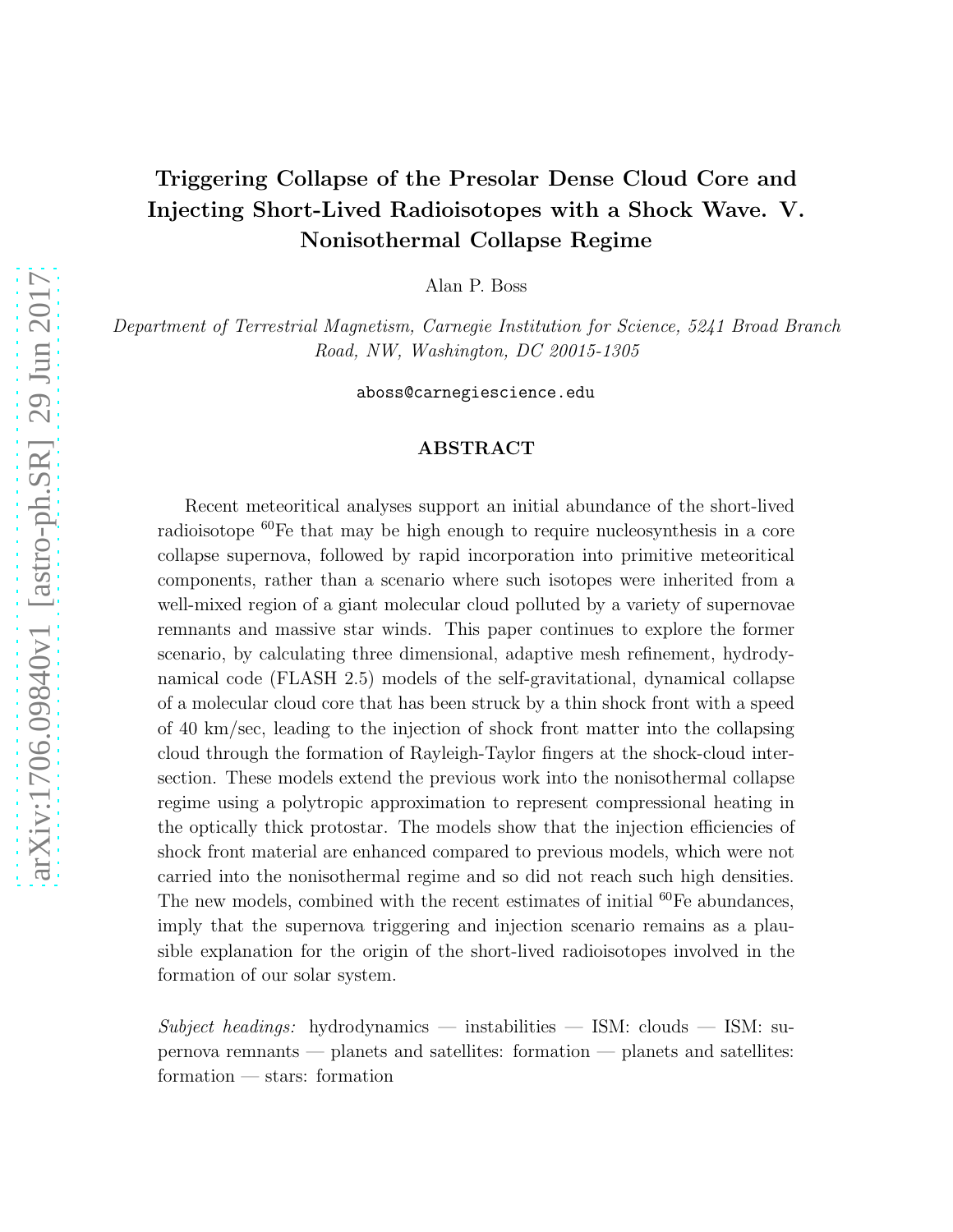#### 1. Introduction

The discovery of reproducible evidence for live <sup>26</sup>Al (Lee et al. 1976), with a half-life of 0.72 Myr, in Ca, Al-rich refractory inclusions (CAIs) from the Allende meteorite led directly to the hypothesis of the injection of core-collapse supernova-derived (CCSN) short-lived radioisotopes (SLRIs) such  $^{26}$ Al (as well as  $^{60}$ Fe) into the presolar cloud and the triggering of the collapse of the cloud to form the solar nebula (Cameron & Truran 1977). However,  $^{26}$ Al is also produced in abundance during the Wolf-Rayet (WR) star phase, prior to the supernova explosion of massive stars (e.g., Young 2016), whereas  ${}^{60}Fe$ , with a half-life of 2.6 Myr, is only produced in significant amounts by CCSN and AGB stars. As a result, a high initial level of  ${}^{60}Fe$  is often considered the *smoking qun* for the supernova triggering and injection hypothesis.

Early estimates of the initial amount of  ${}^{60}Fe$  in chondrules from ordinary chondritic (OC) meteorites implied a ratio of <sup>60</sup>Fe/<sup>56</sup>Fe ~ 5 – 10 × 10<sup>-7</sup> (Tachibana et al. 2006), high enough to require a CCSN for its nucleosynthesis shortly before its incorporation into the earliest solids in the solar nebula. However, subsequent analyses of bulk samples of different meteorite types produced a much lower initial ratio of  ${}^{60}Fe/{}^{56}Fe$  ~ 1.15 × 10<sup>-8</sup> (Tang & Dauphas 2012), seemingly refuting the smoking gun theory. Using that lower ratio, Young (2014, 2016) argued that there was no need for a recent SN injection, and that the initial abundances of a dozen SLRIs could be explained by the contributions of massive star winds to the general interstellar medium in regions of star formation. However, other studies continued to find high initial  ${}^{60}Fe/{}^{56}Fe$  ratios, now in unequilibrated OC (UOC), of  $\sim 7 \times 10^{-7}$ ,  $\sim 2 - 8 \times 10^{-7}$ , and  $\sim 8 - 11 \times 10^{-7}$ , respectively (Mishra & Goswami 2014; Mishra & Chaussidon 2014; Mishra et al. 2016). As a result, a mystery arose regarding  ${}^{60}Fe$ analyses of individual chondrules compared to bulk samples.

The puzzling situation with regard to  ${}^{60}Fe$  seems to have been resolved by the work of Telus et al. (2016). Telus et al. (2016) found that the bulk sample estimates were skewed toward low initial  ${}^{60}Fe/{}^{56}Fe$  ratios because of fluid transport of Fe and Ni along chondrule fractures during aqueous alteration on the parent body or during terrestrial weathering. While the initial <sup>60</sup>Fe/<sup>56</sup>Fe value is still somewhat uncertain, Telus et al. (2017) have found that UOCs appear to have levels of  ${}^{60}$ Ni consistent with initial ratios of  ${}^{60}Fe/{}^{56}Fe$  as high as  $5.6 \times 10^{-7}$ . This value supports a CCSN supernova as a plausible source for many of the SLRIs, and refutes the scenario advanced by Young (2014, 2016), at least regarding  $^{60}$ Fe. Furthermore, CCSN nucleosynthesis models by Banerjee et al. (2016) have shown that neutrino spallation reactions can produce the requisite amount of live <sup>10</sup>Be (half-life of 1.4 Myr) found in certain CAIs in a supernova that occurred about 1 Myr prior to CAI formation. Given these recent cosmochemical results, the supernova trigger hypothesis continues to be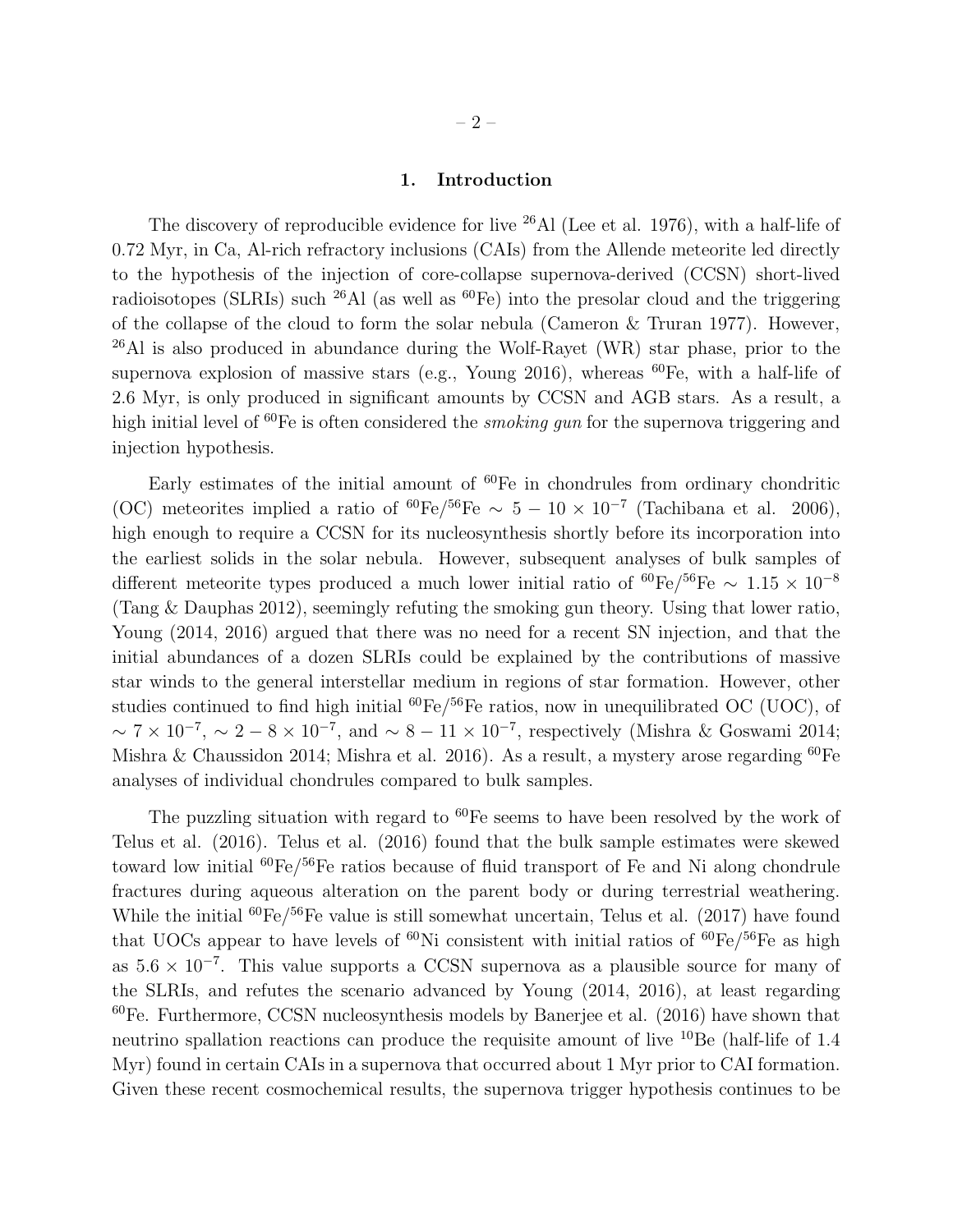worthy of detailed investigation.

One variation on the shock-triggered collapse scenario is the injection of CCSN-derived material directly into an already-formed solar nebula (e.g., Oullette et al. 2007, 2010). Parker & Dale (2016) concluded that such a scenario is probably more likely to occur than the original scenario of injection into a pre-collapse cloud core, while Nicolson & Parker (2017) found that disk enrichment was as likely to occur in low mass star clusters as in more massive clusters. Given that we only know about the presence of possibly high initial levels of certain SLRIs in meteorites from our own solar system [cf., Jura et al. (2013) for a different point of view, based on observations of metal-rich white dwarf stars], it is unclear how one can use probabilistic arguments to constrain the formation of a single planetary system in a galaxy that contains billions of planetary systems (cf. Lichtenberg et al. 2016). The crucial question is whether the scenario is *possible*, rather than if it is *probable*, given our sample of one. Oullette et al. (2007, 2010) studied SN shock wave injection into the solar nebula, and found that only solid particles larger than  $\sim 1 \mu m$  can be injected; smaller particles and gas in the SN shock front are unable to penetrate into the much higher density protoplanetary disk. Goodson et al. (2016) performed a similar study of particle injection, but into a molecular cloud rather than a disk, and also found that particles larger than  $\sim 1$  $\mu$ m were preferentially injected deep with the target cloud. However, analysis of Al and Fe dust grains in SN ejecta constrain their sizes to be less than  $0.01 \mu m$  (Bocchio et al. 2016), effectively severely limiting the value of both of these injection mechanism scenarios.

Vasileiadis et al. (2013) and Kuffmeier et al. (2016) have modeled the evolution of a  $\sim 10^5 M_{\odot}$  Giant Molecular Cloud (GMC), and shown how the SLRIs ejected by CCSN in the GMC can pollute the surrounding gas to highly variable levels, ranging from  $^{26}$ Al/ $^{27}$ Al  $\sim 10^{-7}$  to  $\sim 10^{-1}$ , much higher than the canonical solar system ratio of <sup>26</sup>Al/<sup>27</sup>Al  $\sim 5 \times 10^{-5}$ (Lee et al. 1976). Ratios of <sup>60</sup>Fe/<sup>56</sup>Fe were as high  $\sim 10^{-3}$  (Kuffmeier et al. 2016), again much higher than any meteoritical estimates. Given that the GMC simulation covered a 3D region 40 pc in extent, with computational cell densities no higher than  $\sim 10^{-16}$ g cm<sup>-3</sup>, data sampled every 0.05 Myr, and minimum grid spacings of 126 AU, this ambitious simulation was unable to follow in detail the interactions of specific supernova shock fronts with any dense molecular cloud cores. Such interactions are the focus of the present series of studies, where SN shocks with ∼ 60 AU thicknesses strike clouds and within 0.1 Myr trigger collapse to densities of over  $\sim 10^{-11}$  g cm<sup>-3</sup>. In fact, star formation in the Vasileiadis et al. (2013) and Kuffmeier et al. (2016) GMC calculation is not the result of SN shock wave triggering, but rather the eventual self-gravitational collapse of pre-stellar cores formed by GMC turbulence over 4 Myr of GMC evolution.

Balazs et al. (2004) presented observational evidence that a supernova shock front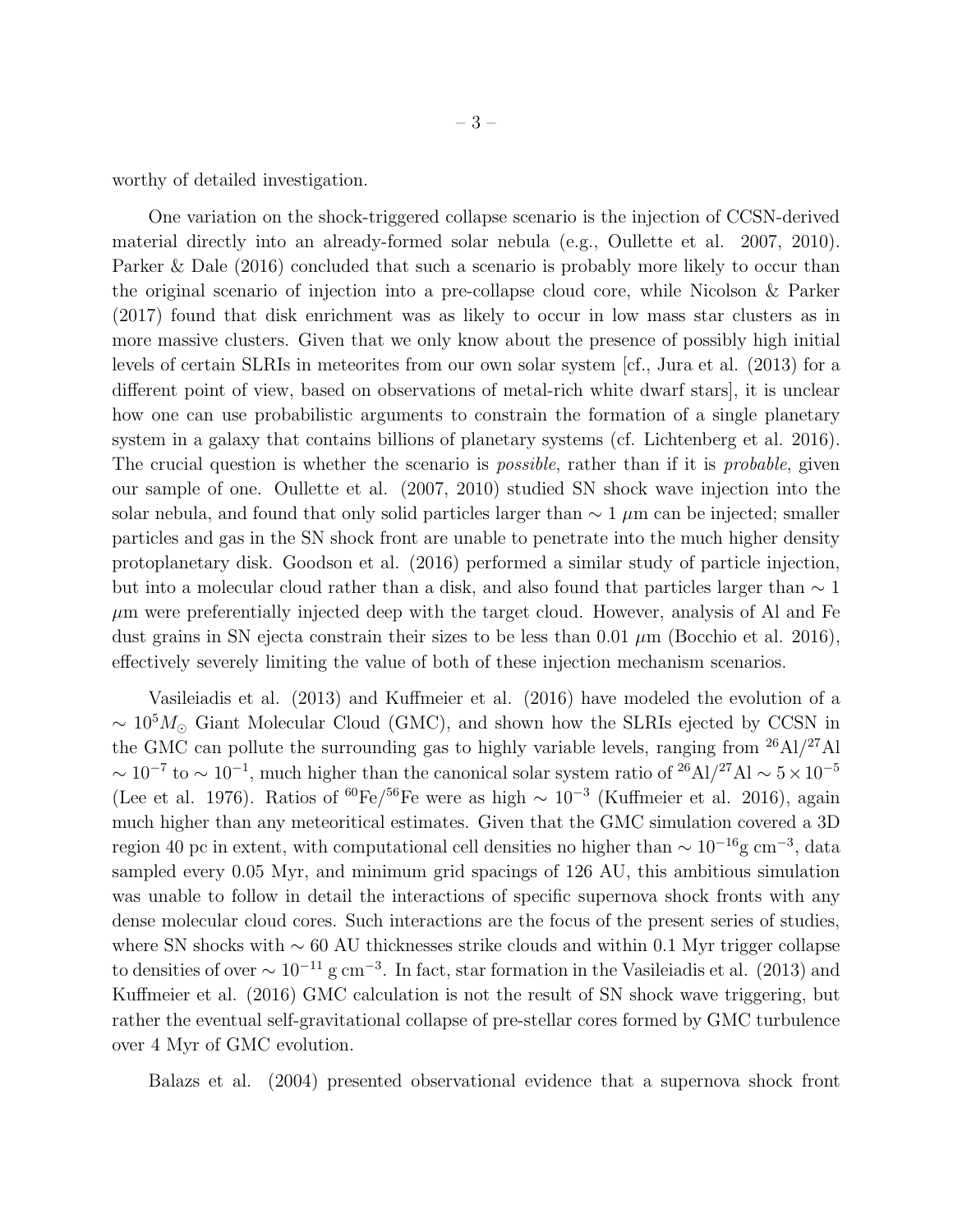triggered the formation of T Tauri stars in the L1251 cloud. As reviewed by Boss (2016), the numerical study of the shock-triggered collapse and injection scenario for the origin of the solar system SLRIs began with the relatively crude three dimensional (3D) models of Boss (1995). Subsequent theoretical models retreated to the higher spatial resolution afforded by axisymmetric, two dimensional (2D) models (e.g., Foster & Boss 1996; Vanhala & Boss 2000), which revealed the role of Rayleigh-Taylor (RT) fingers in the injection mechanism. Boss et al. (2008, 2010) introduced the use of the FLASH adaptive mesh refinement (AMR) code in order to better resolve the thin shock fronts and RT fingers with a reasonable number of spatial grid points, and FLASH has been the basis of our modeling ever since. Boss  $\&$ Keiser (2013) used 2D FLASH AMR models to study rotating presolar clouds that collapsed to form disks. Boss & Keiser (2014, 2015) extended those models to 3D, with rotational axes either parallel to, or perpendicular to, the direction of propagation of the SN shock front, respectively. Li et al. (2014) and Falle et al. (2017) used AMR codes to study the triggering of collapse by isothermal shocks striking non-rotating, isothermal, Bonnor-Ebert spheres.

All of the previous FLASH AMR code models have been restricted to optically thin regimes (<  $10^{-13}$  g cm<sup>-3</sup>) where molecular line cooling by H<sub>2</sub>O, CO, and H<sub>2</sub> are effective at cooling the shock-compressed regions (Boss et al. 2008, 2010; Boss & Keiser 2013, 2014, 2015). The Vasileiadis et al. (2013) and Kuffmeier et al. (2016, 2017) GMC calculations have a similar limitation to optically thin regimes. In our case, this restriction allows one to learn if a given target cloud can be shocked into collapse, but it prohibits following the calculation to much later times, after the central protostar forms, surrounded by infalling, rotating gas and dust that will form the solar nebula. To a first approximation, nonisothermal effects in optically thick regimes can be approximated by the use of a simple polytropic ( $\gamma = 7/5$ ) pressure law, mimicking the compressional heating in molecular hydrogen encountered at densities above  $\sim 10^{-13}$  g cm<sup>-3</sup> (e.g., Boss 1980). Adding this new handling of the equation of state in the nonisothermal regime is the motivation for the 3D models presented in this paper.

#### 2. Numerical Hydrodynamics Code

As with the previous papers in this series, the models were calculated with the FLASH2.5 AMR hydrodynamics code (Fryxell et al. 2000). Full details about the implementation of FLASH 2.5 may be found in Boss et al. (2010). We restrict ourselves here to noting what has been changed in the present models compared to the most recent previous 3D models (i.e., Boss & Keiser 2014, 2015). As before, a color field is used to follow the transport of the gas and dust initially residing in the shock front.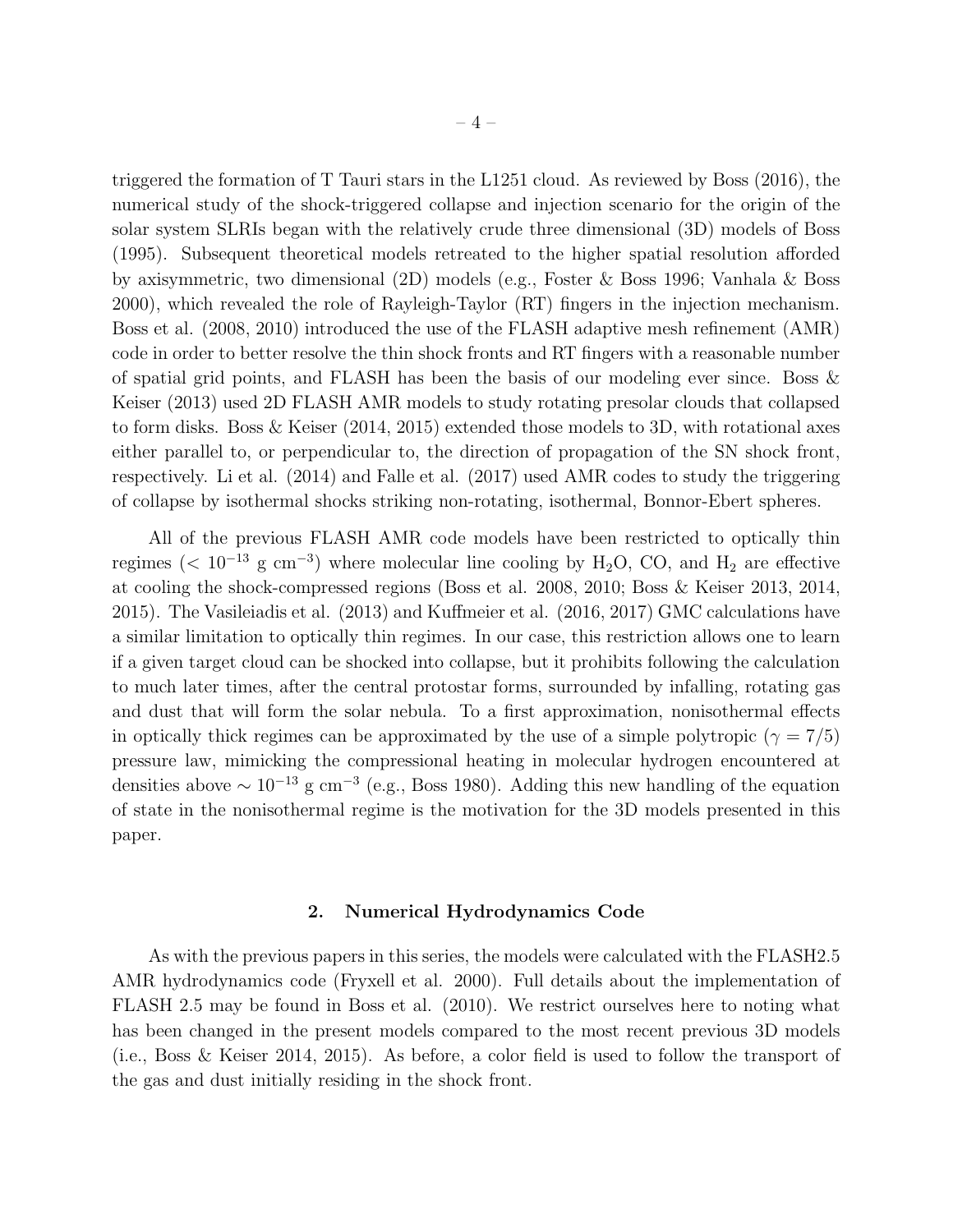Initially, the low density target cloud and the surrounding gas are isothermal at 10 K, whereas the SN shock front and post-shock gas are isothermal at 1000 K. The FLASH code follows the subsequent compressional heating as well as cooling of the interaction between the shock and the cloud by the molecular species  $H_2O$ , CO, and  $H_2$ , resulting in a radiative cooling rate appropriate for rotational and vibrational transitions of optically thin, warm molecular gas (Boss et al. 2010). As a result, the shock front temperatures are unchanged from those in the previous simulations. The primary change is then the use of a polytropic equation of state when densities high enough to produce an optically thick cloud core arise, i.e., for densities above some critical density  $\rho_{cr} \sim 10^{-13}$  g cm<sup>-3</sup> (Boss 1980). Molecular gas cooling is then prohibited for densities greater than  $\rho_{cr}$ , when the gas pressure p depends on the gas density  $\rho$  as  $p \propto \rho^{\gamma}$ , where the polytropic exponent  $\gamma$  equals 7/5 for molecular hydrogen gas. We tested several different variations in  $\rho_{cr}$  in order to find the value that was best able to reproduce the dependence of the central temperature on the central density found in the spherically symmetrical collapse models of Vaytet et al. (2013), who performed detailed multigroup radiative hydrodynamics calculations of the collapse of solar-mass uniform density spheres.

#### 3. Initial Conditions

Table 1 lists the variations in the initial conditions for the models, which are all variations on two rotating models considered previously in this series (e.g., Boss & Keiser 2014): a 2.2  $M_{\odot}$  cloud with a radius of 0.053 pc and a Bonnor-Ebert radial density profile, with solid body rotation about the  $\hat{y}$  axis (the direction of propagation of the shock wave) at an angular frequency of  $\Omega_i = 10^{-14}$  or  $10^{-13}$  rad s<sup>-1</sup>. The shock wave propagates toward the  $-\hat{y}$  direction with a shock speed of 40 km s<sup>-1</sup> with an initial shock width of  $3 \times 10^{-4}$  pc and an initial shock density of  $7.2 \times 10^{-18}$  g cm<sup>-3</sup>. In order to test the sensitivity of the results to the presence of noisy initial conditions, two models were run with random noise in the interval of [0,1] inserted in the ambient gas surrounding the uniform density target cloud, resulting in the ambient medium having density variations ranging from a maximum density of  $1.2 \times 10^{-20}$ g cm<sup>-3</sup> to a minimum density 40 times lower,  $3 \times 10^{-22}$  g cm<sup>-3</sup>.

Boss et al. (2010) studied the effect of shock wave speeds ranging from 1 km s<sup>-1</sup> to 100 km s<sup>−</sup><sup>1</sup> , finding that sustained triggered collapse was only possible for shock speeds in the range of 5 km s<sup>-1</sup> to 70 km s<sup>-1</sup>: slower shocks failed to inject shock wave material, while faster shocks shredded the clouds and did not trigger collapse. Boss & Keiser (2010) presented results for shock speeds of 40 km s<sup>−</sup><sup>1</sup> and varied shock thicknesses, as high as 100 times thicker than used here, in order to distinguish between relatively thin SN shocks and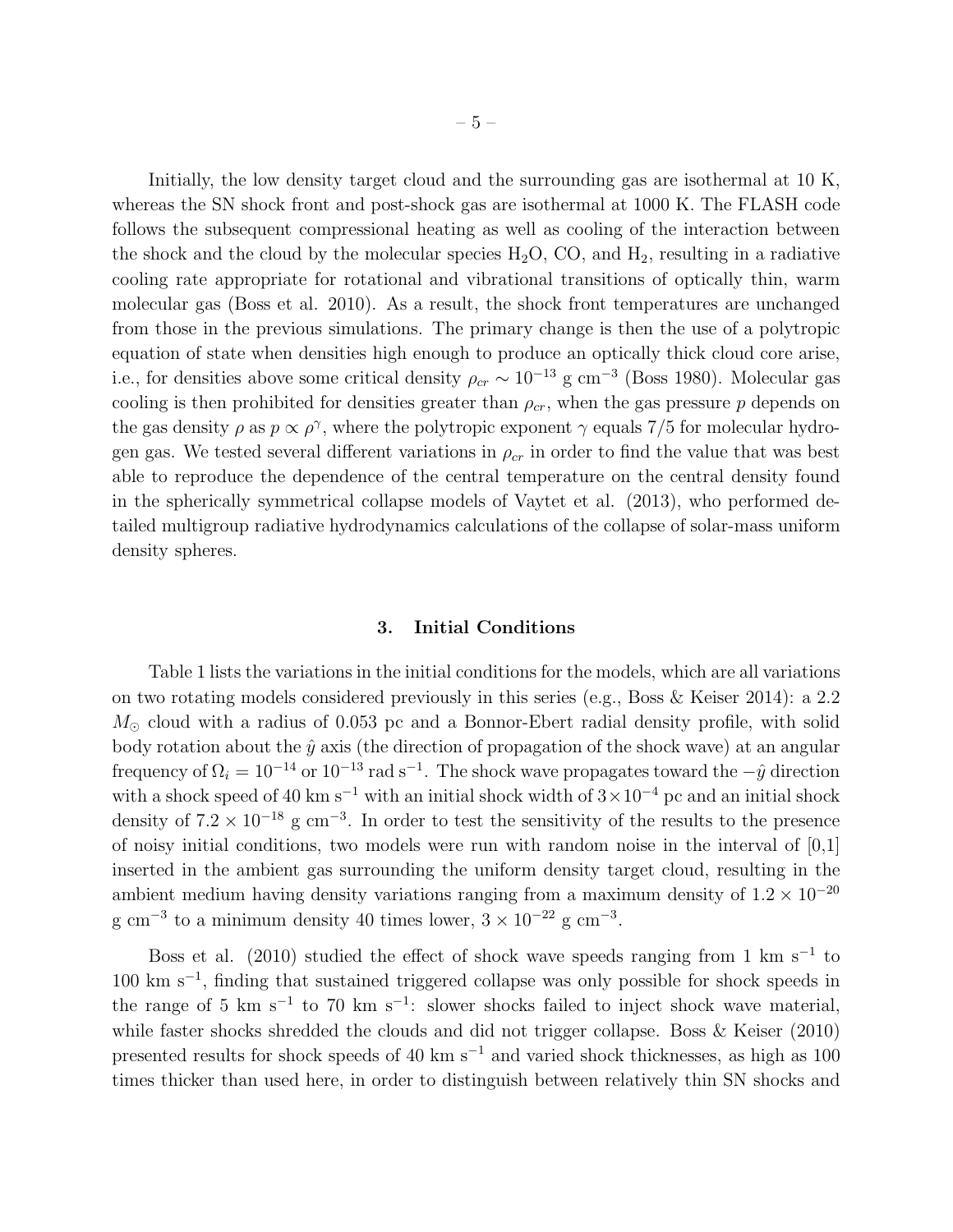relatively thick planetary nebula winds from AGB stars. They found that 40 km/s shocks thicker than those considered here shredded the target clouds without inducing sustained collapse, even when the shock densities were lower than assumed here, and so concluded that an AGB star was an unlikely source of the solar system SLRIs. Boss et al. (2010) noted out that these simulations are meant to represent the radiative phase of SN shock wave evolution, which occurs after the Sedov blast wave phase (Chevalier 1974). In the radiative phase, the shock sweeps up gas and dust while radiatively cooling, as is modeled here.

The FLASH 2.5 code AMR numerical grids start with 6 grid blocks along the  $\hat{x}$  and  $\hat{z}$  directions, and either 9 or 12 grid blocks in the  $\hat{y}$  direction (the latter for the six models with  $y_{min} = -2.0 \times 10^{17}$  cm), with each grid block consisting of  $8^3$  cells. Models started with either 3 or 4 levels of refinement (with each level refined by a factor of two) on the initial grid blocks. The number of levels of grid refinement was increased during the evolutions to as many as 8 levels when permitted by the memory limitations of the flash cluster nodes used for the computations. The initial grid blocks thus have 48 cells in x and z, and 72 or 96 in y. With 4 levels of refinement, i.e., 3 levels beyond the initial grid blocks, there are  $2^3 \times 48 = 384$  cells initially in x and z, yielding an initial cell size of  $10^{15}$  cm  $\approx 3 \times 10^{-4}$  pc in all three coordinate directions (the cells are cubical). With the maximum of 8 levels of refinement used, the minimum cell size drops by a factor of 16 to  $\approx 6 \times 10^{13}$  cm  $\approx 2 \times 10^{-5}$ pc.

#### 4. Results

Models A through I varied primarily in the assumed value of  $\rho_{cr}$ , in order to assess the best choice for approximating the results obtained for a full radiative transfer solution for a collapsing dense cloud core. Vaytet et al. (2013) found that the evolution of the central temperature of a collapsing solar-mass cloud did not differ greatly between multigrid radiative transfer simulations with 20 different radiation frequency bands and grey simulations with a single effective frequency band (cf. their Figure 7), that is, at a given central density, the central temperatures in the two simulations agreed to within about 10%. They found that central temperatures  $T_c$  began to rise above the initial cloud temperature of 10 K for central densities above  $\rho_c \sim 10^{-13}$  g cm<sup>-3</sup>, as expected (e.g., Boss 1980), with  $T_c \approx 26$  K at  $\rho_c = 10^{-12}$  g cm<sup>-3</sup>. In fact, the dependence of  $T_c$  on  $\rho_c$  in Figure 7 of Vaytet et al. (2013) is almost exactly  $T_c \propto \rho_c^{2/5}$ , as expected for a polytropic gas composed primarily of molecular hydrogen with  $\gamma = 7/5$ .

Model A was calculated with  $\rho_{cr} = 10^{-14}$  g cm<sup>-3</sup>, resulting in a rotationally flattened disk orbiting around a dense central protostar, but with a central temperature  $T_c \approx 300$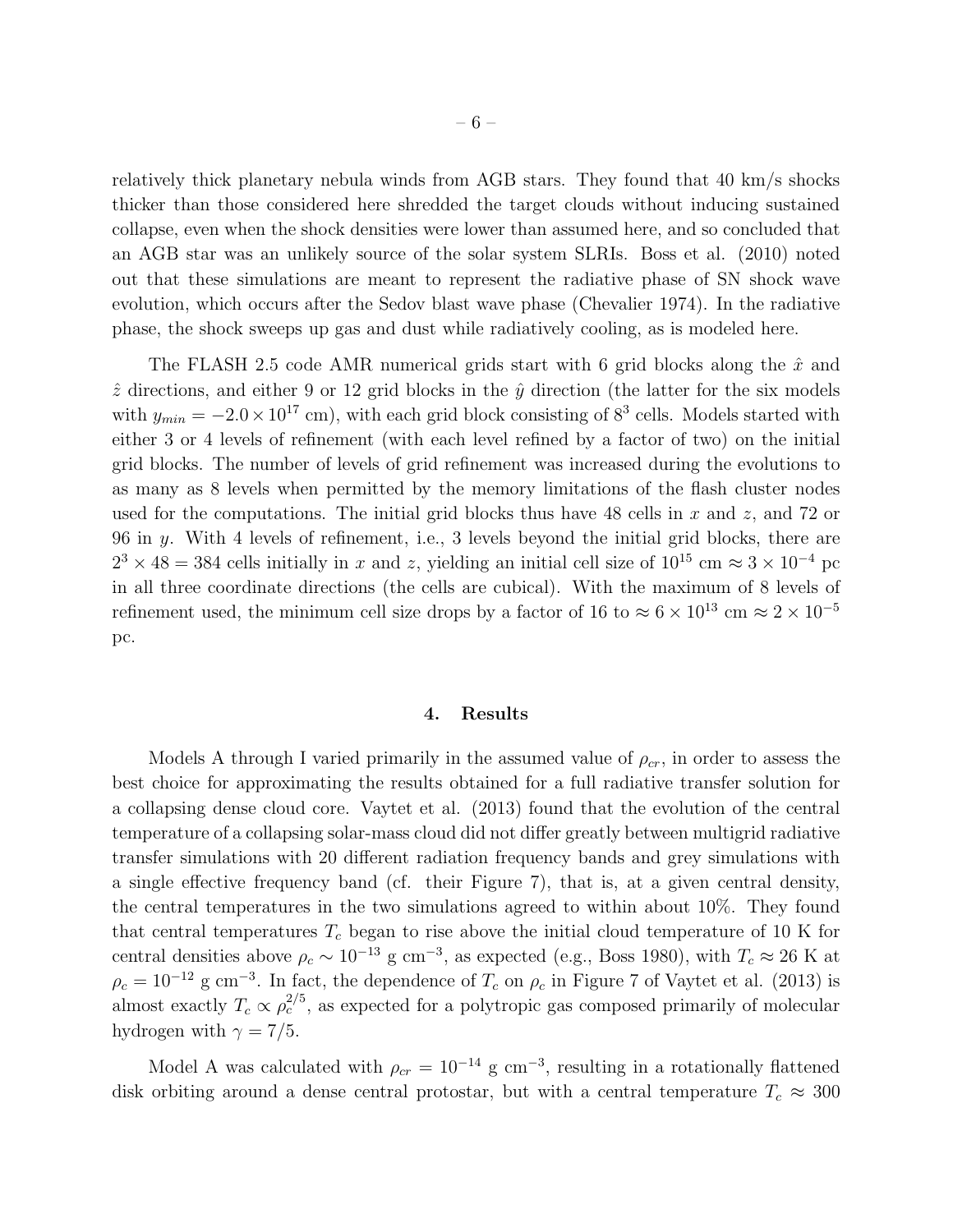K when  $\rho_c \sim 10^{-13}$  g cm<sup>-3</sup>, much too hot compared to the Vaytet et al. (2013) results. Similarly, models B and C, both with  $\rho_{cr} = 10^{-13}$  g cm<sup>-3</sup> but with different initial rotation rates, produced disks with  $T_c \approx 200$  K and  $\approx 100$  K, respectively, when  $\rho_c \sim 10^{-13}$  g cm<sup>-3</sup>, again too hot. Models D and E, both with  $\rho_{cr} = 3 \times 10^{-13}$  g cm<sup>-3</sup>, were also too hot, with  $T_c \approx 150 \text{ K}$  at  $\rho_c \sim 10^{-13} \text{ g cm}^{-3}$ . On the other hand, models H and I, both with  $\rho_{cr} = 10^{-12}$ g cm<sup>-3</sup>, were much too cool, with  $T_c \approx 10$  K when  $\rho_c \sim 10^{-12}$  g cm<sup>-3</sup>, considerably lower than the Vaytet et al. (2013) value of  $\approx 26$  K at that density. As a result, yet another two models were calculated, models F and G, with  $\rho_{cr} = 5 \times 10^{-13}$  g cm<sup>-3</sup>, and these models finally yielded a reasonable central temperature of  $\approx 20$  K when  $\rho_c \sim 3 \times 10^{-13}$  g cm<sup>-3</sup>. As a result,  $\rho_{cr} = 5 \times 10^{-13}$  g cm<sup>-3</sup> was adopted as the best approximation for reproducing the Vaytet et al. (2013) results.

While these models were able to calibrate the choice of  $\rho_{cr}$ , it became clear that a second set of models would need to be calculated with a longer box in the y direction. This is because the use of the new handling of the thermodynamics in the optically thick central protostar meant that the calculations could be carried forward farther in time than in the past, beyond when the collapsing protostars and disks, accelerated by the shock to speeds of several km/sec, reached the ends of the computational volume in models A through I. As a result, models J through O were calculated with the total computational volume expanded by about a third along the direction of the shock wave propagation. In order to preserve the same grid resolution, this meant that the number of computational blocks in the  $\hat{y}$  direction had to be increased from 9 to 12 (Table 1). Each of these models required about two months of time to run while using 88 cores on the DTM flash cluster, for a total of about 130K core-hours.

Model L is indicative of the results for all six models with the extended computational grid. Figure 1 shows that the model L cloud has collapsed and formed a well-resolved central protostar orbited by a rotating, flattened protostellar disk, aligned perpendicular to the rotation axis  $(\hat{y})$  of the initial target cloud (see Boss & Keiser 2015 for the results of models when the initial rotation axis of the cloud is perpendicular to the direction of motion of the shock front). The disk in Figure 1 is very similar in size to the corresponding disk seen in Figure 2 of Boss & Keiser 2015. The disk mass is about 0.3  $M_{\odot}$ , while the central protostar has a mass of about 0.5  $M_{\odot}$ , implying that this is still a protostellar disk. The maximum density in the protostar has risen to  $\sim 10^{-11}$  g cm<sup>-3</sup>, well within the nonisothermal regime, and continues to rise slowly. Figure 2 shows the temperature distribution for model L at the same time as Figure 1. The highest temperatures (up to 1000 K) occur in the shock front, while the maximum temperature at the center of the protostar is ∼ 750 K. This central temperature is considerably higher than that expected at this central density, based on the spherically symmetric collapse models of Vaytet et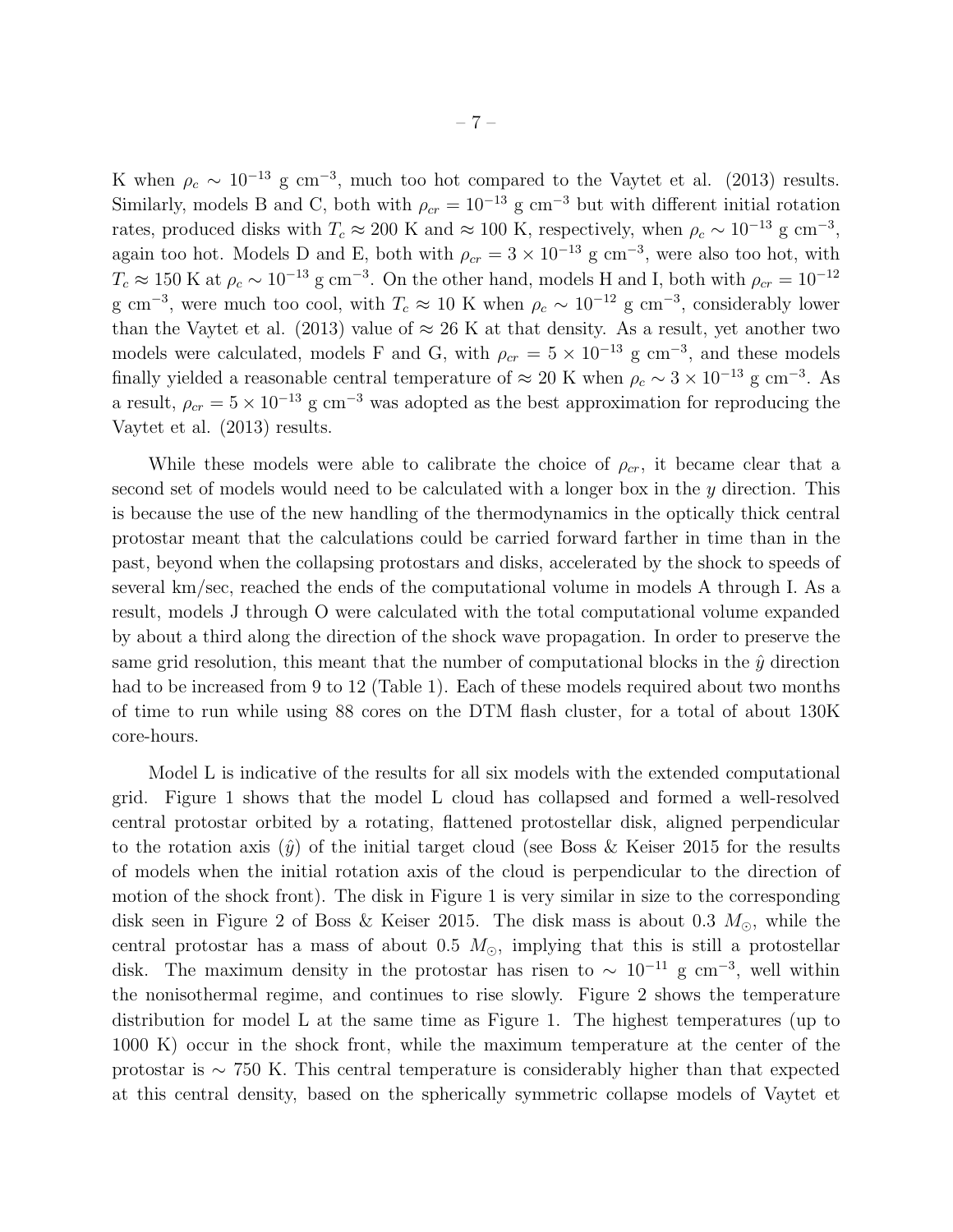al. (2013), where the relevant central temperature was only about 56 K. Evidently the FLASH 2.5 implementation of the simple polytropic approximation fails to be valid at such high densities. Even though the model could be computed farther in time than shown in Figures 1 and 2 by extending the computational grid even further in the  $-\hat{y}$  direction, the limited validity of the polytropic approximation argues against such a continuation. Clearly then these models provide a bounding model compared to our previous models, where the central protostellar temperature remained fixed at 10 K as the nonisothermal regime was approached and entered: these models show what happens when the protostar eventually becomes hotter than it should in a proper calculation with radiative transfer. In either case, the shock wave is able to trigger the formation and sustained self-gravitational collapse of a central protostar, accompanied by the formation of a rotating protostellar disk. The models with higher initial rotation rates (models K and M) formed disks roughly twice as wide as in model L, and the models with random noise in the initial density distribution (models N and O) evolved very much like the corresponding models without any initial noise.

The second requirement for the success of the supernova triggering and injection scenario is to examine the injection of material originally residing in the shock front into the collapsing protostar and disk. Figure 3 shows that this requirement has been met as well in these nonisothermal regime models. Figure 3 shows that the color field, which is derived from the shock front, where it originally had unit space density, is distributed throughout the protostar, disk, and surrounding envelope. The color field space density is on the order of 0.05 units, meaning it has been diluted by about a factor of 20 compared to its original space density in the shock front. Interestingly, the color field is significantly smaller inside the central protostar than in the surrounding envelope, implying that the outer protoplanetary disk should be endowed with a higher space density of SLRIs than the central protostar and the innermost disk, as suggested by early 2D models by Foster & Boss (1996, 1997).

Figures 4, 5, and 6 display the cloud density, temperature, and color fields for model L at the same time as in Figures 1, 2, and 3, plotted now in the midplane of the edge-on disk evident in the first three figures. The central protostar is seen clearly in Figure 4, along with a large scale, ∼ 200 AU radius, swirling disk in the process of forming and reaching quasi-equilibrium. Figure 5 shows that while the central protostar has heated appreciably, the disk is largely isothermal at 10 K, as expected, as this disk is composed of gas well below the assumed nonisothermal regime critical density  $\rho_{cr} = 5 \times 10^{-13}$  g cm<sup>-3</sup> for model L. The contours of the hot shock front gas in Figure 5 give an indication of the remnants of the Rayleigh-Taylor fingers responsible for shock front injection. Figure 6 again shows that the central protostar does not receive as large a dose of SLRIs as the forming disk, or the envelope material that is on the periphery of the disk. Figures 3 and 6 imply that SLRIs doses could vary by as much as 20% between the central and outer regions of this protostar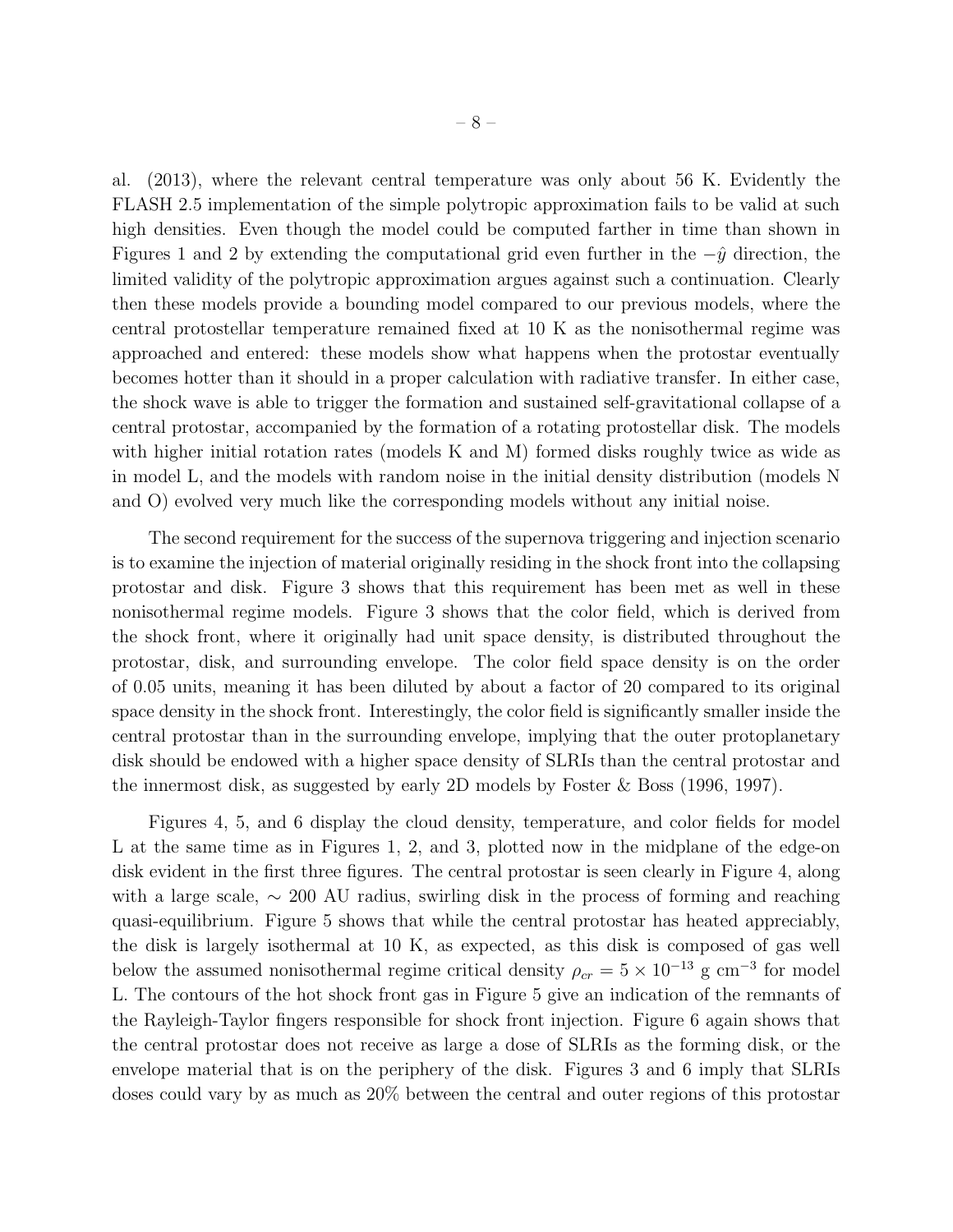and disk system.

In order to test the sensitivity of the above results to the choice of  $\rho_{cr}$ , we now consider model J, which is identical to model L, except for having  $\rho_{cr} = 10^{-12}$  g cm<sup>-3</sup> instead of  $\rho_{cr} = 5 \times 10^{-13}$  g cm<sup>-3</sup>. Figures 7 and 8 depict the color field distributions in the same two projections as for model L in Figures 3 and 6, respectively. It can be seen by comparison that the color field distributions are quite similar overall, differing only in the fine detail. Evidently the precise choice of  $\rho_{cr}$  has little effect on the outcome of the collapse, and in particular on the degree and extent of the injection of shock front SLRIs into the resulting protostar and disk system.

Figures 3 and 7 show that the space density of the color field inside the collapsing protostar and disk is  $\approx 0.046$  (dimensionless units) for both models. Model 40-200-0.1-14 of Boss & Keiser (2014) shows that for the same model parameters, but without the nonisothermal heating, the color field in the collapsing region (their Figure 6) is  $\approx 0.025$ . Given that the present models have been advanced farther in time as a result of the nonisothermal handling of the densest regions, to densities roughly ten times higher, the new models show that the injection efficiency tends to increase with time. As noted by Boss  $\&$  Keiser (2015), injection efficiencies also tend to increase along with the amount of mass contained in the collapsing region. This is to be expected by noting that the color field surrounding and falling onto the disks seen in Figure 3 and 7 is largely more enriched in SLRIs than the material already injected into the disk, implying that the amount of injected SLRIs should continue to increase as the collapse proceeds, at least to a certain extent. Defining the injection efficiency factor  $f_i$  as the fraction of the incident shock wave material that is injected into the collapsing cloud core, leads to an estimate of  $f_i \approx 0.045$  for models L and J, somewhat higher than the value of  $f_i \approx 0.034$  for the comparable isothermal model from Boss & Keiser (2014). Given that the values of  $f_i$  found by Boss & Keiser (2014) led to dilution factors at the low end of the range estimated by Takigawa et al. (2008) to be necessary to explain the initial SLRI abundances when derived from a core collapse SNe, the evidence for an increase in  $f_i$  found in the present models, as well as those of Boss & Keiser (2015), lends further support in favor of the Type II supernova triggering and injection scenario for the solar system.

#### 5. Dilution Factors

The geometric dilution factor  $D_q$  may be defined as the fraction of the total amount of mass in the SNR that is incident upon a target cloud of radius  $r$  lying at a distance  $R$  from the stellar remnant and is given by  $D_g = r^2/4R^2$ . For our target cloud with  $r = 0.053$  pc, and assuming a nominal distance  $R = 5$  pc (e.g., the radius of the Cygnus loop SNR, Blair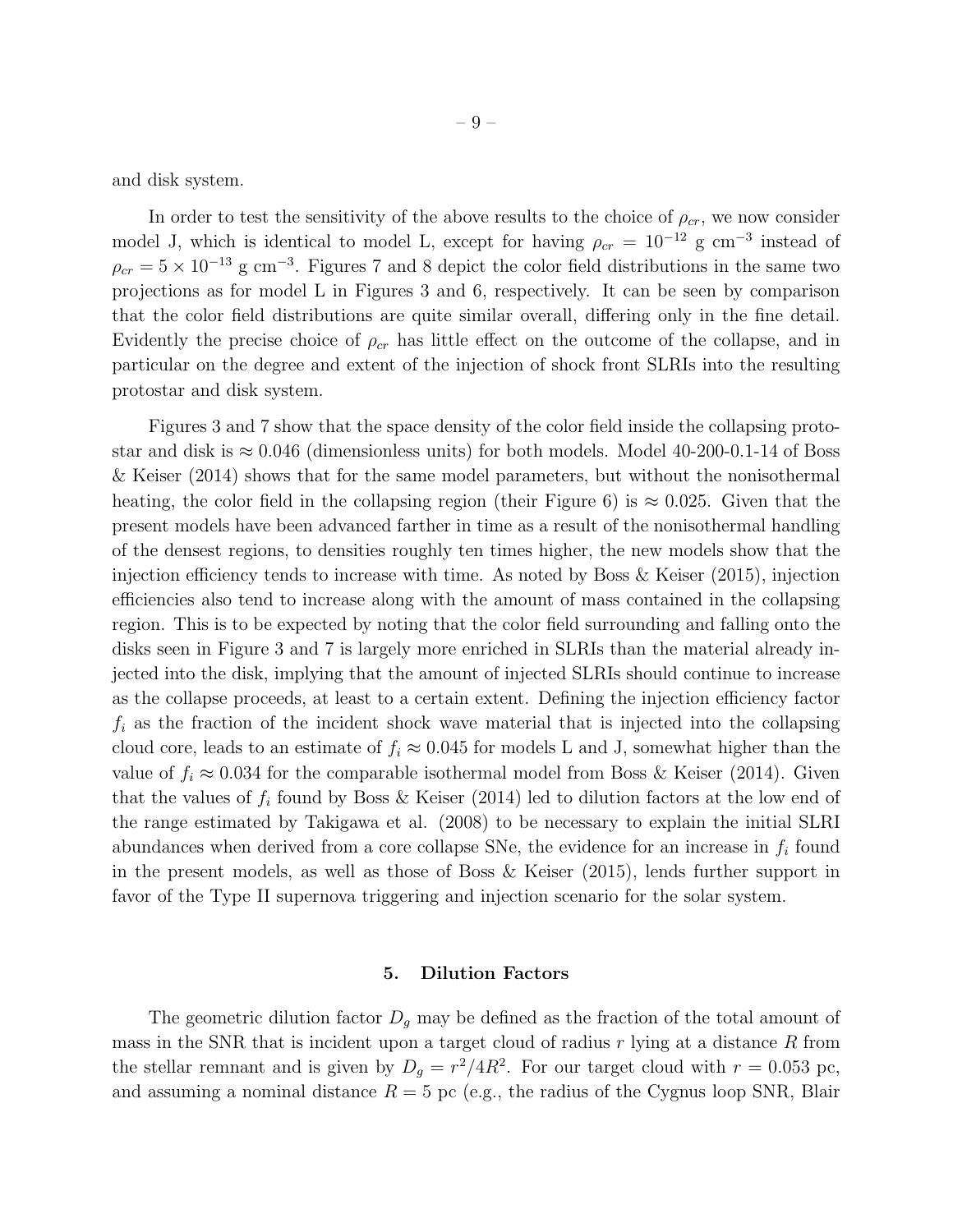et al. 1999),  $D_g \approx 3 \times 10^{-5}$ .  $D_g$  is the maximum fraction of the total amount of SN-ejected material that can be injected into the target cloud, assuming 100% injection efficiency. For a 25  $M_{\odot}$  pre-supernova star and a neutron star remnant, then, at most  $\approx 7.2 \times 10^{-4} M_{\odot}$  of SN-derived matter can be injected into the target cloud, based on geometric dilution alone, assuming a nominal distance of 5 pc.

Boss & Keiser (2014) noted that geometric dilution is not the dilution factor used their previous studies and in cosmochemical estimates of initial SLRI abundances (e.g., Takigawa et al. 2008). This latter dilution factor  $D$  is defined as the ratio of the amount of mass derived from the supernova to the amount of mass derived from the target cloud. A SNR with an initial speed of  $\sim$  4000 km s<sup>-1</sup> must be slowed down considerably by snowplowing the intervening interstellar medium (ISM) in order to reach speeds of  $\sim 40 \text{ km s}^{-1}$  that do not result in cloud shredding (e.g., Boss et al. 2010). The factor  $\beta$  is defined as the ratio of shock front mass originating in the SN to the mass swept-up in the intervening ISM, leading to  $\beta \approx 0.01$  for a SNR shock slowed down by a factor of  $\sim 100$  (e.g., Boss & Keiser 2012). For the models considered here, the amount of mass in the shock front that is incident on the target cloud is 0.31  $M_{\odot}$ , so that the amount of shock front mass from the SN that is injected into the cloud is 0.31  $f_i\beta M_{\odot}$ . For a solar-mass protostar, then,  $D \approx 0.31 f_i\beta$ . Given that models L and J led to  $f_i \approx 0.045$ , and taking  $\beta \approx 0.01$ , we get  $D \approx 1.4 \times 10^{-4}$ . This dilution factor is on the lower end of cosmochemical estimates of D in the range of  $1.3 \times 10^{-4}$  to  $1.9 \times 10^{-3}$  for pre-supernova stars with masses of 25  $M_{\odot}$  and 20  $M_{\odot}$ , respectively (Takigawa et al. 2008).

If  $D \approx 1.4 \times 10^{-4}$ , then for a solar-mass total system mass, the total amount of SN material must be  $\approx 1.4 \times 10^{-4}$  M<sub>☉</sub>, which is 5.1 times smaller than the maximum permitted by geometric dilution of  $\approx 7.2 \times 10^{-4} M_{\odot}$ , for the parameters assumed in these estimates. Given that  $f_i \approx 0.045$ , this implies that geometric dilution would limit the amount of SN material to be at most  $\approx 3.2 \times 10^{-5} M_{\odot}$ , i.e., about 4.4 times less is required for  $D \approx 1.4 \times 10^{-4}$ . This implies that in order for this D value to agree with  $D_q$ , the target cloud must have been closer than 5 pc away, e.g., at a distance of  $\sim$  2.4 pc, in order to increase  $D_q$  by a factor of 4.4. A consistent result for the injection efficiency based on estimates of both  $D$  and  $D_q$ , at least for a 25  $M_{\odot}$  pre-supernova star, might then require that the target cloud lie about 2.4 pc from the pre-supernova star, or perhaps that the pre-supernova star was more massive than 25  $M_{\odot}$ .

The W44 SNR is observed to be compressing an adjacent molecular cloud at a phase when the W44 SNR has a radius of about 11 pc (Reach et al. 2005), considerably more distant than the 2.4 pc suggested above. The Cas A SNR has a radius of only about 1.5 pc (e.g., Krause et al. 2008), but is not close to a GMC region. A consistent result may require a close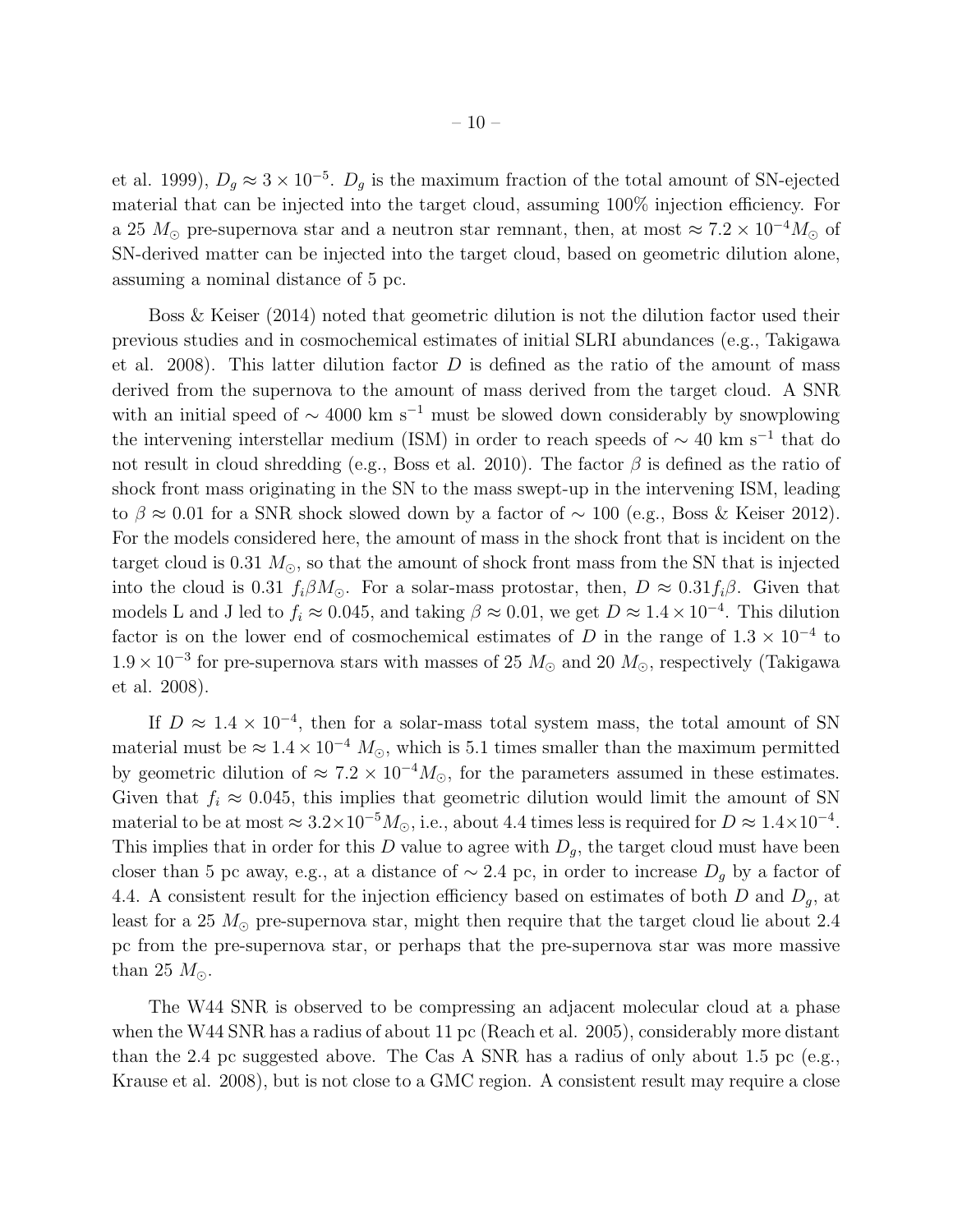association between a target molecular cloud core and a massive, pre-supernova star. Oullette et al. (2010), e.g., proposed having a SN inject SLRIs into an already formed protoplanetary disk lying only 0.3 pc away. Such a close association is supported by observations of the Eagle Nebula (M16), where dense cloud cores are being irradiated by a cluster of O stars (some as massive as 80  $M_{\odot}$ ) only about 1 pc away.

Yet another plausible possible solution to the consistency problem involves the fact that SN ejecta are quite clumpy, with large variations in the abundances of SLRIs such as <sup>44</sup>Ti (factors of 4 or more) having been observed in the Cas A SNR (Grefenstette et al. 2014), implying that core collapse SN explosions can be highly asymmetric. Hence discrepancies on the order of factors of 4 or more in SLRI abundances could be simply explained as a result of the presolar cloud having been triggered into collapse by a particularly SLRI-rich, dense portion of a SNR. Clearly there are several plausible means for reconciling differing estimates of  $D<sub>g</sub>$  and D.

#### 6. Discussion

Sahijpal & Goswami (1998) proposed that the absence of evidence for live  $^{26}$ Al in the rare FUN (Fractionation Unknown Nuclear) CAIs was a result of the formation of the FUN inclusions prior to normal CAIs from collapsing gas and dust interior to the outer collapsing regions containing the freshly injected SN SLRIs, as had been suggested by the early shock triggered collapse models of Foster & Boss (1996, 1997) and as can be seen to a lesser extent in Figures 3 and 7 for the present models. MacPherson & Boss (2011) suggested instead that the FUN inclusions may have originated in a SLRI-poor young stellar object (YSO), ejected by the YSO's bipolar outflow, and transported to a presolar cloud core in the same star-forming region. Kuffmeier et al. (2016) have argued against both of these suggestions, in the latter case on the basis that the inclusions would have to come from more than  $\sim$ 0.25 pc away, which they judged to be unrealistic. With regard to the former suggestion, Kuffmeier et al. (2016) included as a second step zoom-in calculations of the GMC regions where eleven low mass stars formed, represented in the GMC code as sink particles, with a focus on the SLRI levels in the immediate vicinity (50 AU or 1000 AU) of the sink particles. The SLRI ratios were uniformly homogeneous at varied levels, implying there should be no variation in the SLRI ratios during the accretion process. However, Kuffmeier et al. (2016) did find SLRI ratio variations during the late phases, ∼ 0.1 Myr after sink particle formation. For one star, the  $^{26}$ Al/<sup>27</sup>Al ratio of accreted material increased by a factor of 2 after 0.16 Myr, but this heterogeneity was attributed to the fact that the sink particle had already accreted most of the gas in its vicinity, allowing more distant gas to be accreted. In fact,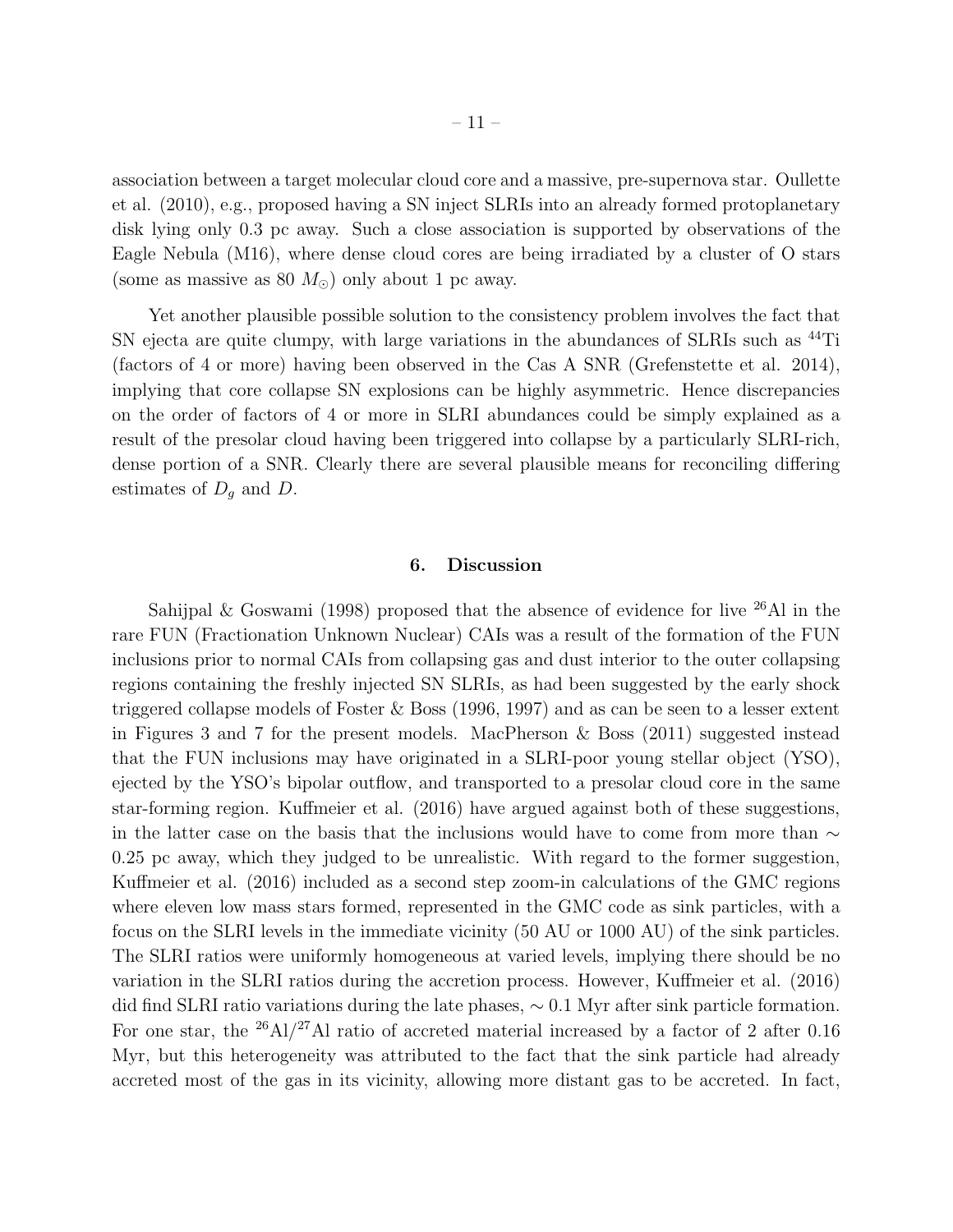because shock-triggered star formation does not occur in the Kuffmeier et al. (2016) models, there is little mixing between the hot, low density GMC regions with fresh SLRIs, and the cool, high density gas in pre-stellar cores. The models presented here, on the other hand, are specifically intended to explore RT injection of fresh SLRIs carried by SN shocks into prestellar cores, a process not studied by the Kuffmeier et al. (2016) simulation. Kuffmeier et al. (2017) presented further zoom-in analysis of the Vasileiadis et al. (2013) and Kuffmeier et al. (2016) GMC simulation, showing evidence for strongly heterogeneous accretion of gas and dust in space and time, though they did not address the question of the possible implications of this heterogeneity for the FUN inclusions.

Larsen et al. (2016) presented analyses of achondritic meteorites, and a few chondrites, which they interpreted as evidence of initial spatial heterogeneity of the <sup>26</sup>Al/<sup>27</sup>Al ratio. Larsen et al. (2016) proposed that  $26$ Al was fractionated by thermal processing of the carrier dust grains into gas and dust, which thereafter separated and retained different  $^{26}$ Al/<sup>27</sup>Al ratios, resulting in a solar nebula with a heterogeneous  $^{26}$ Al distribution, with initial <sup>26</sup>Al/<sup>27</sup>Al ratios varying from  $\sim 1-2 \times 10^{-5}$  in the inner nebula to  $\geq 2.7 \times 10^{-5}$ in the outer nebula, compared to an initial canonical ratio of  $5.25 \times 10^{-5}$  in CAIs. This interpretation relies on the mechanism suggested by Trinquier et al. (2009) and Schiller et al. (2015), who claimed that newly-synthesized SLRIs would be carried by grains that are more thermally labile than the older grains carrying more ancient nucleosynthetic products, resulting in the nebular gas being enriched in <sup>26</sup>Al compared to the dust. Kuffmeier et al.  $(2016)$  appealed to this same explanation to account for the lack of evidence for live  $^{26}$ Al in FUN inclusions, and extended this argument to the case of  ${}^{60}Fe$ , which they found to be highly overabundant in their sink particles compared to the solar system's initial inventory. They argued that the carrier phase of the  $60Fe$  must be even more volatile than that for the <sup>26</sup>Al, so that both SLRIs could be selectively removed from the dust grains that would go on to form the CAIs. However, given that nearly all SNR dust grains are expected to be sub-micron in size (Bocchio et al. 2016), even if some of these grains were thermally evaporated in the infalling presolar cloud, or in the solar nebula, and others were not, to first order these small grains will be transported and mixed along with the gas (e.g., Bate & Loren-Aguilar 2017), eliminating the chance of any large-scale isotopic fractionation that might survive in the solar nebula. Solid particles need to grow to roughly cm-size before appreciable decoupling of their orbital motions from that of the disk gas occurs (e.g., Boss 2015).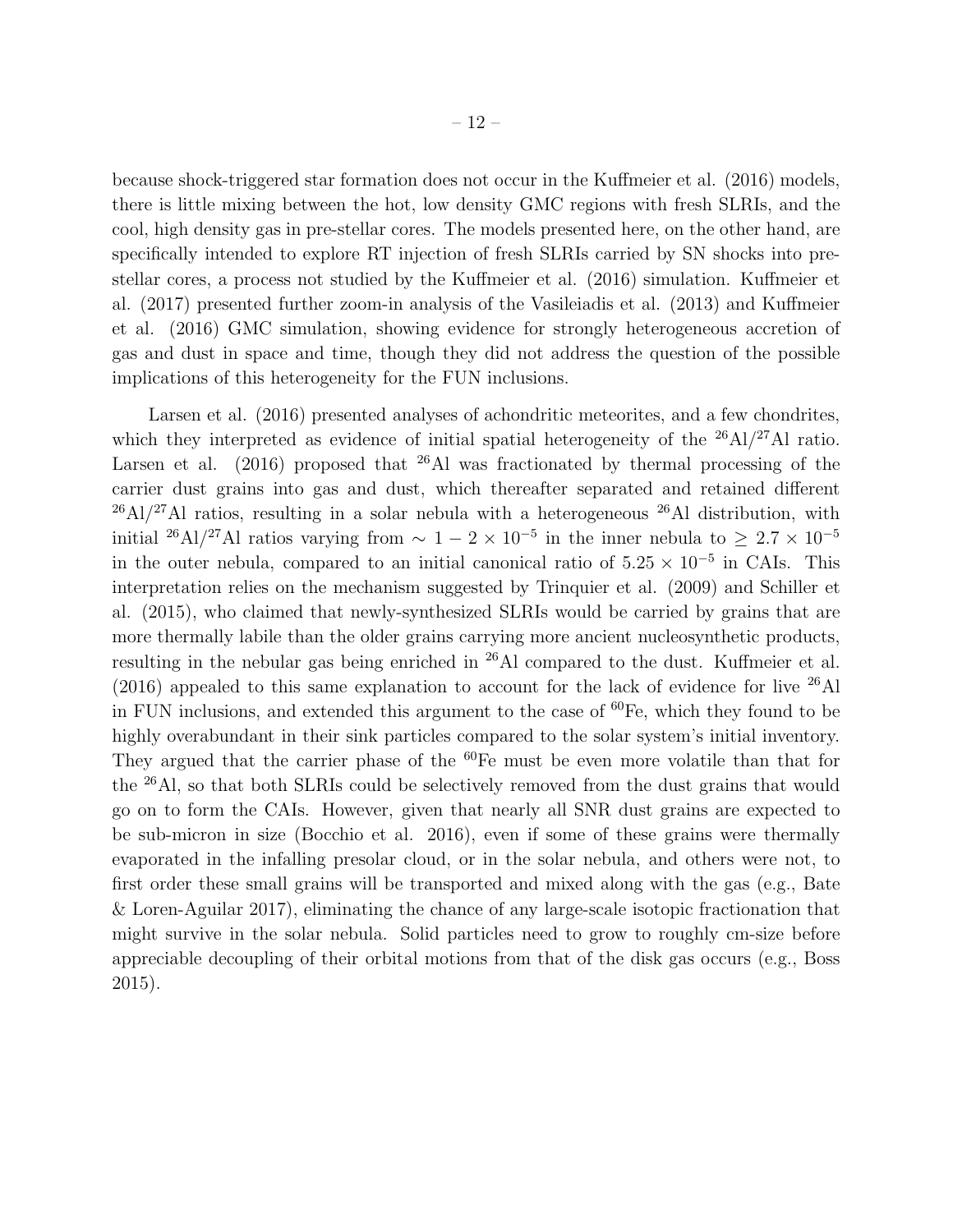7. Conclusions

These 3D triggering and injection models have investigated the effects of the loss of molecular line cooling once the target cloud becomes optically thick at densities above ∼  $10^{-13}$  g cm<sup>-3</sup>, when the collapsing regions begin to heat above 10 K, but continue their collapse toward the formation of the first protostellar core at a central density of  $\sim 10^{-10}$ g cm<sup>-3</sup> (e.g., Boss & Yorke 1995). The models show that the SLRI injection efficiencies  $(f_i)$  tend to increase as the amount of collapsing matter increases, and as the central density approaches that of the formation of the first protostellar core. These new values of  $f_i \approx 0.045$ , combined with previously estimated dilution factors for core collapse SNRs (Boss & Keiser 2014), produce an improved agreement with the predicted dilution factors needed to explain the solar systems SLRIs (Takigawa et al. 2008) in the context of the supernova triggering and injection scenario. Ideally, these models will be able to tie a SNR producing similar injection efficiencies to a specific core-collapse SNe nucleosynthesis model, rather than having to invoke a generic GMC scenario (e.g., Kuffmeier et al. 2016) involving a mixture of SNe contributions and massive star winds (e.g., Young 2014, 2016), over a time period of several Myr, to explain the origin of the solar system SLRIs.

The FLASH 4.3 code allows the use of sink particles to represent the central protostars, sidestepping the issue of resolving the thermal evolution of the growing protostar beyond the first core. Given the evident need to further explore the implications for the triggering and injection scenario, a set of FLASH 4.3 calculations with sink particles is presently underway on the flash cluster, and the results will be presented in a future paper.

Sandra A. Keiser was to be the co-author on this paper, but she passed away unexpectedly before this work was finished. I dedicate this paper to Sandy, in honor of her decades of superb computational support for the DTM astronomy group. I thank Michael Acierno for his help with the DTM flash cluster, where the calculations were performed, and the referee for a number of constructive comments. The software used in this work was in large part developed by the DOE-supported ASC/Alliances Center for Astrophysical Thermonuclear Flashes at the University of Chicago.

#### REFERENCES

Balazs, L. G., Abraham, P., Kun, M., Kelemen, J., & Toth, L. V. 2004, A&A, 425, 133 Bate, M. R., & Loren-Aguilar, P. 2017, MNRAS, 465, 1089 Banerjee, P., Qian, Y.-Z., Heger, A., & Haxton, W. C. 2016, Nature Communications,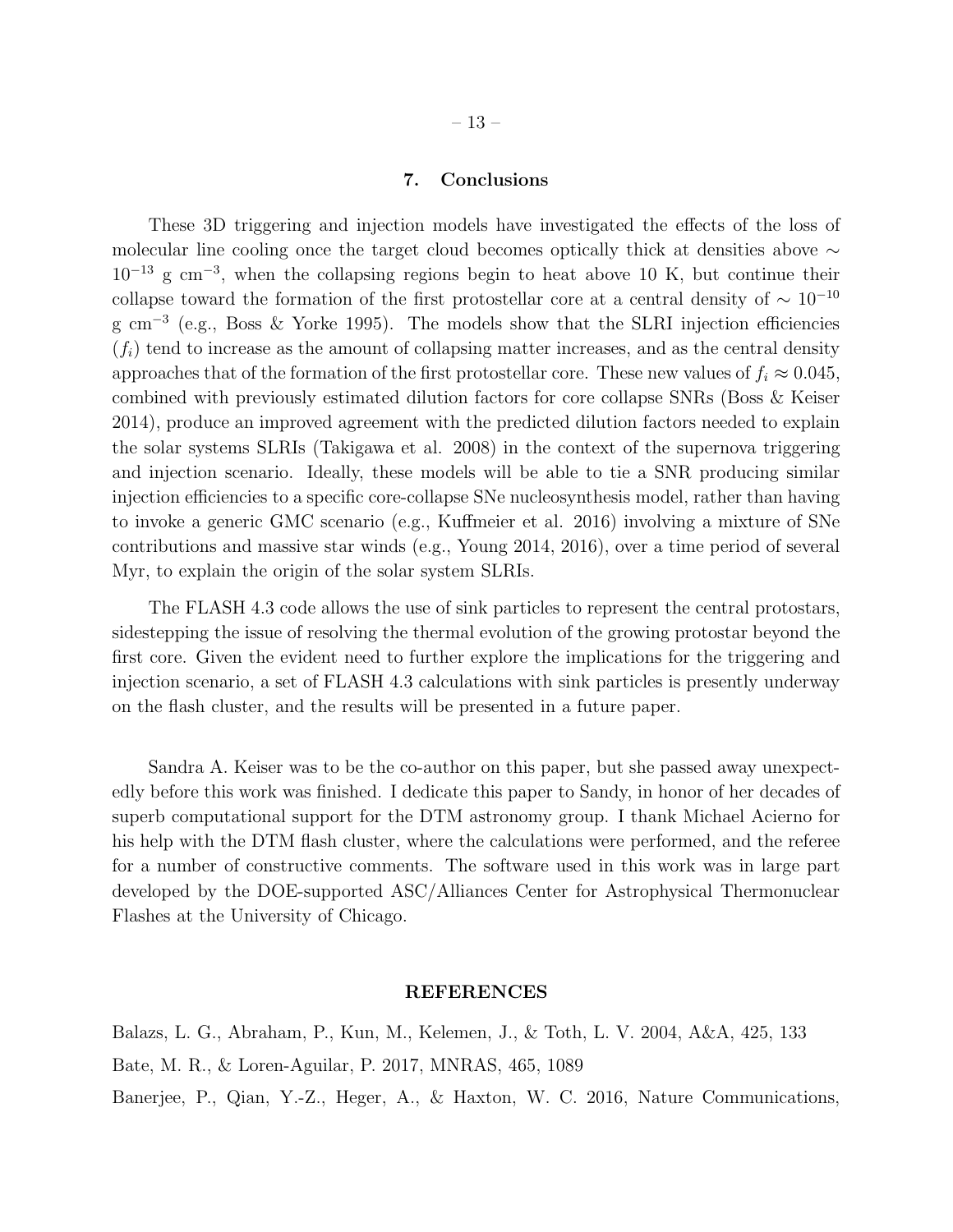7:13639

- Blair, W. P., Sankrit, R., Raymond, J. C., & Long, K. S. 1999, AJ, 118, 942
- Bocchio, M., Marassi, S., Schneider, R., Bianchi, S., Limongi, M., & Chieffi, A., 2016, A&A, 587, A157
- Boss, A. P. 1980, ApJ, 242, 699
- Boss, A. P. 1995, ApJ, 439, 224
- Boss, A. P. 2015, ApJ, 807, 10
- Boss, A. P. 2016, in Handbook of Supernovae, eds. A. W. Alsabti, P. Murdin (Switzerland: Springer)
- Boss, A. P., & Keiser, S. A. 2010, ApJL, 717, L1
- Boss, A. P., & Keiser, S. A. 2013, ApJ, 770, 51
- Boss, A. P., & Keiser, S. A. 2014, ApJ, 788, 20
- Boss, A. P., & Keiser, S. A. 2015, ApJ, 809, 103
- Boss, A. P., & Yorke, H. A. 1995, ApJ, 439, L55
- Boss, A. P., Ipatov, S. I., Keiser, S. A., Myhill, E. A., & Vanhala, H. A. T. 2008, ApJ, 686, L119
- Boss, A. P., Keiser, S. A., Ipatov, S. I., Myhill, E. A., & Vanhala, H. A. T. 2010, ApJ, 708, 1268
- Cameron, A. G. W., & Truran, J. W. 1977, Icarus, 30, 447
- Chevalier, R. 1974, ApJ, 188, 501
- Falle, S. A. E. G., Vaidya, B., & Hartquist, T. W. 2017, MNRAS, 465, 260
- Foster, P. N., & Boss, A. P. 1996, ApJ, 468, 784
- Foster, P. N., & Boss, A. P. 1997, ApJ, 489, 346
- Fryxell, B., Olson, K., Ricker, P., et al. 2000, ApJS, 131, 273
- Goodson, M. D., Luebbers, I., Heitsch, F., & Frazer, C. C. 2016, MNRAS, 462, 2777
- Grefenstette, B. W., et al. 2014, Nature, 506, 339
- Jura, M., Xu, S., & Young, E. D. 2013, ApJL, 775, L41
- Krause, O., et al. 2008, Science, 320, 1195
- Kuffmeier, M., Mogensen, T. F., Haugbolle, T., Bizzarro, M., & Nordlund, A. 2016, ApJ, 826, 22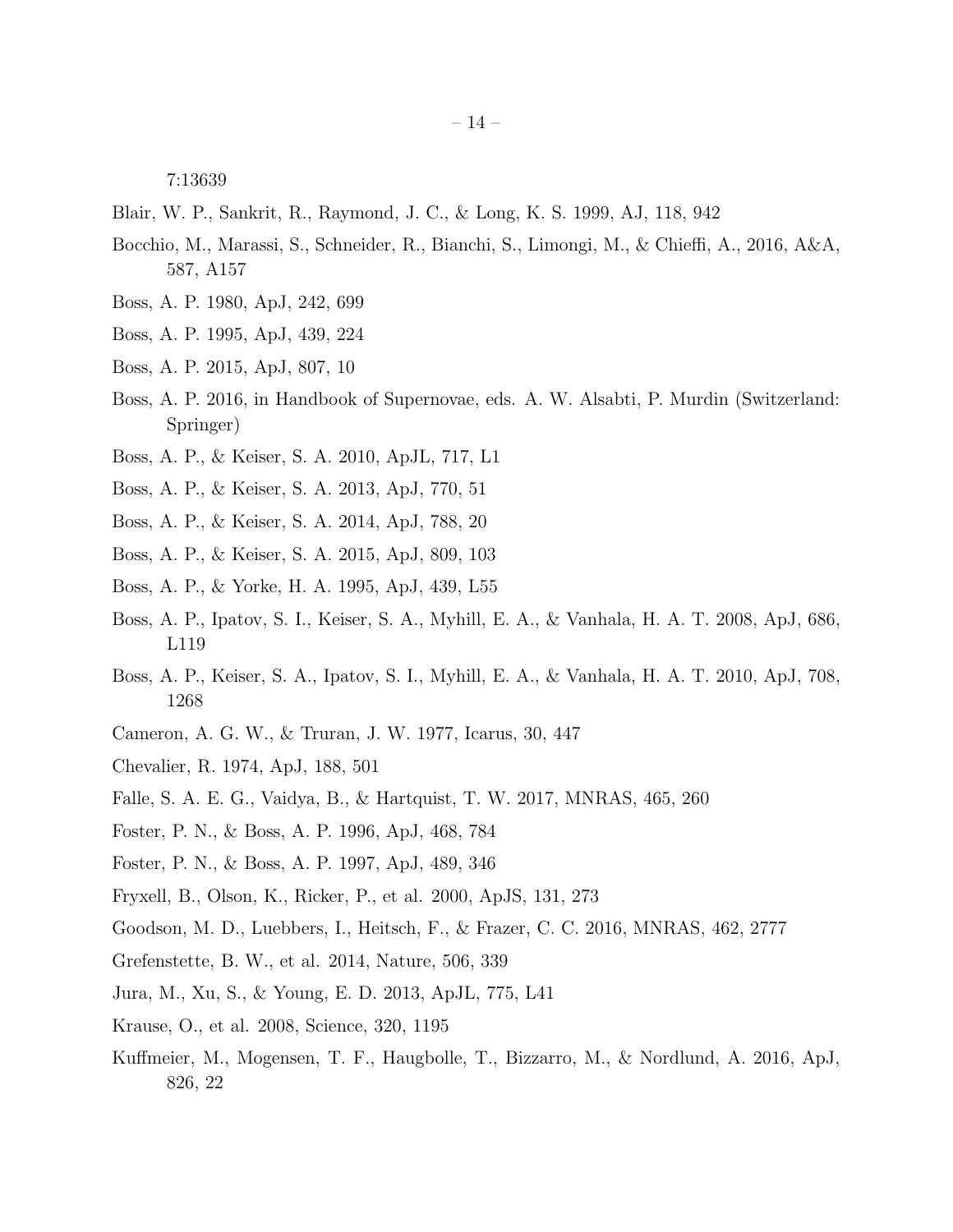- Kuffmeier, M., Haugbolle, T., & Nordlund, A. 2017, ApJ, in revision
- Larsen, K. K., Schiller, M., & Bizzarro, M. 2016, Geochim. Cosmochim. Acta, 176, 295
- Lee T., Papanastassiou, D. A., & Wasserburg, G. J. 1976, Geophys. Res. Lett., 3, 109
- Li, S., Frank, A., & Blackman, E. G. 2014, MNRAS, 444, 2884
- Lichtenberg, T., Parker, R. J., & Meyer, M. R. 2016, MNRAS, 462, 3979
- MacPherson, G. J., & Boss, A. P. 2011, PNAS,108, 19152
- Mishra, R. K., & Chaussidon, M. 2014, EPSL, 398, 90
- Mishra, R. K., & Goswami, J. N. 2014, Geochim. Cosmochim. Acta, 132, 440
- Mishra, R. K., Marhas, K. K., & Sameer 2016, EPSL, 436, 71
- Nicholson, R. B., & Parker, R. J. 2017, MNRAS, 464, 4318
- Ouellette, N., Desch, S. J., & Hester, J. J. 2007, ApJ, 662, 1268
- Ouellette, N., Desch, S. J., & Hester, J. J. 2010, ApJ, 711, 597
- Parker, R. J., & Dale, J. E. 2016, MNRAS, 456, 1066
- Reach, W. T., Rho, J., & Jarrett, T. H. 2005, ApJ, 618, 297
- Sahijpal, S., & Goswami, J. N. 1998, ApJL, 509, L137
- Schiller, M., Paton, C., & Bizzarro, M. 2015, Geochim. Cosmochim. Acta, 149, 88
- Tachibana, S., Huss, G. R., Kita, N. T., Shimoda, G., & Morishita, Y. 2006, ApJ, 639, L87
- Takigawa, A., Miki, J., Tachibana, S., et al. 2008, ApJ, 688, 1382
- Tang, H., & Dauphas, N. 2012, EPSL, 59, 248
- Telus, M., et al. 2016, Geochim. Cosmochim. Acta, 178, 87
- Telus, M., Huss, G. R., Nagashima, K., Ogliore, R. C., & Tachibana, S. 2017, Geochim. Cosmochim. Acta, in revision
- Trinquier, A., et al. 2009, Science, 324, 374
- Vanhala, H. A. T., & Boss, A. P. 2000, ApJ, 538, 911
- Vasileiadis, A., Nordlund, A., & Bizzarro, M. 2013, ApJ, 769, L8
- Vaytet, N., et al. 2013, A&A, 557, A90

This preprint was prepared with the AAS LAT<sub>E</sub>X macros v5.2.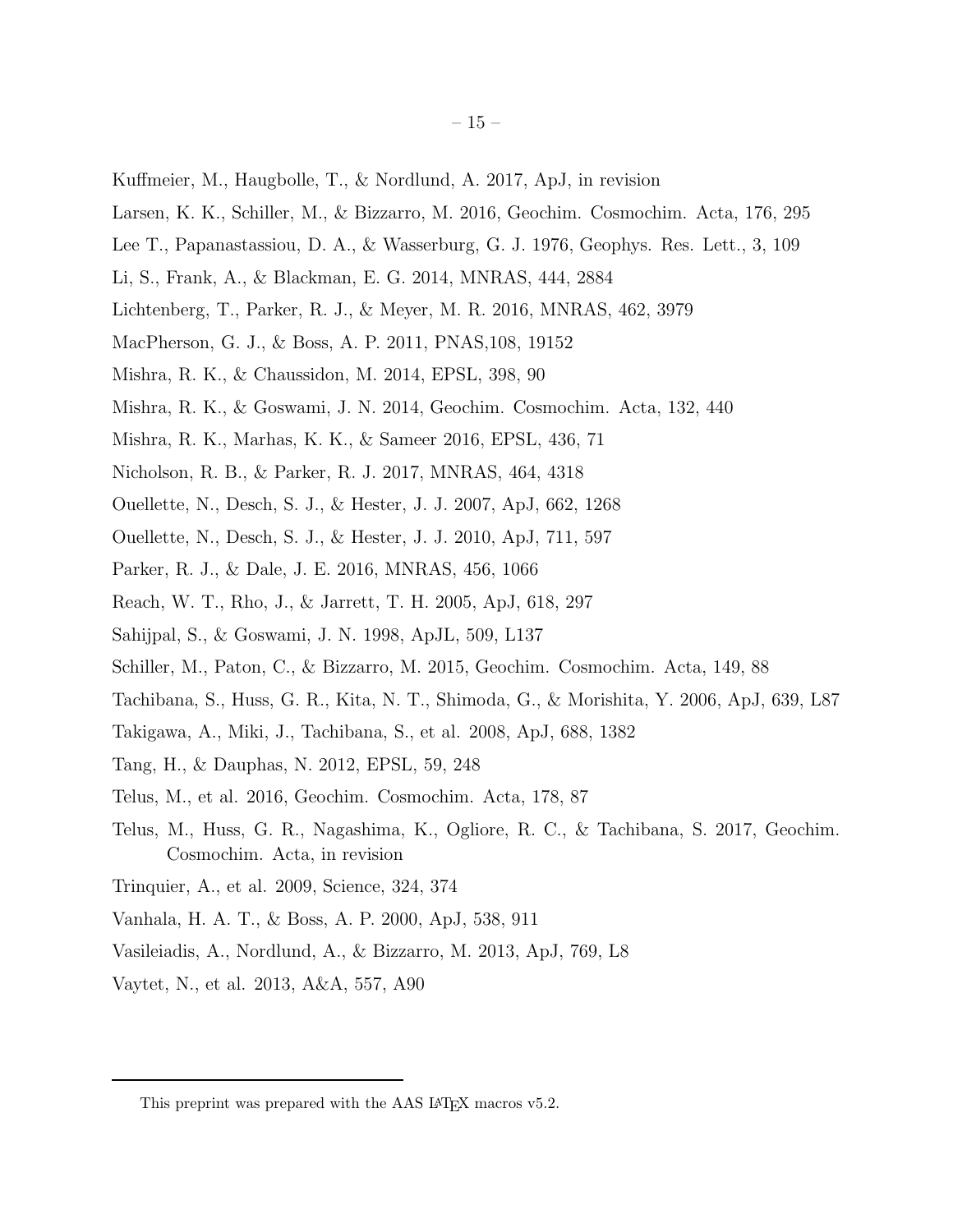Table 1. Initial conditions for the models: initial target cloud rotation rates  $(\Omega_i)$ , in rad s<sup>-1</sup>), critical density for polytropic pressure law ( $\rho_{cr}$ , in g cm<sup>-3</sup>), number of initial grid blocks in  $\hat{y}$  direction  $(N_y)$ , minimum y grid value  $(y_{min}, \text{ in cm})$ , initial number of levels of refinement  $(N_i)$ , final number of levels of refinement  $(N_f)$ , and whether the initial ambient density distributions were uniform or had random noise.

| Model                     | $\Omega_i$ | $\rho_{cr}$         | $N_y$ | $y_{min}$             | $N_i$          | $N_f$          | density |
|---------------------------|------------|---------------------|-------|-----------------------|----------------|----------------|---------|
| А                         | $10^{-14}$ | $10^{-14}$          | 9     | 0.0                   | 4              | 6              | uniform |
| B                         | $10^{-14}$ | $10^{-13}$          | 9     | 0.0                   | $\overline{4}$ | 6              | uniform |
| $\mathcal{C}$             | $10^{-13}$ | $10^{-13}$          | 9     | 0.0                   | $\overline{4}$ | 5              | uniform |
| D                         | $10^{-14}$ | $3\times10^{-13}$   | 9     | 0.0                   | $\overline{4}$ | $\overline{5}$ | uniform |
| E                         | $10^{-13}$ | $3 \times 10^{-13}$ | 9     | 0.0                   | $\overline{4}$ | 5              | uniform |
| $\boldsymbol{\mathrm{F}}$ | $10^{-14}$ | $5\times10^{-13}$   | 9     | 0.0                   | $\overline{4}$ | 8              | uniform |
| G                         | $10^{-13}$ | $5\times10^{-13}$   | 9     | 0.0                   | $\overline{4}$ | $\overline{7}$ | uniform |
| H                         | $10^{-14}$ | $10^{-12}$          | 9     | 0.0                   | $\overline{4}$ | 5              | uniform |
| I                         | $10^{-13}$ | $10^{-12}$          | 9     | 0.0                   | $\overline{4}$ | $\overline{5}$ | uniform |
| $\bf J$                   | $10^{-14}$ | $10^{-12}$          | 12    | $-2.0 \times 10^{17}$ | $\overline{4}$ | 8              | uniform |
| $\mathbf K$               | $10^{-13}$ | $10^{-12}$          | 12    | $-2.0 \times 10^{17}$ | $\overline{4}$ | $\overline{7}$ | uniform |
| L                         | $10^{-14}$ | $5 \times 10^{-13}$ | 12    | $-2.0 \times 10^{17}$ | $\overline{4}$ | 8              | uniform |
| M                         | $10^{-13}$ | $5 \times 10^{-13}$ | 12    | $-2.0 \times 10^{17}$ | $\overline{4}$ | 6              | uniform |
| $\mathbf N$               | $10^{-14}$ | $5\times10^{-13}$   | 12    | $-2.0 \times 10^{17}$ | 3              | $\overline{7}$ | noise   |
| $\bigcirc$                | $10^{-13}$ | $5\times10^{-13}$   | 12    | $-2.0 \times 10^{17}$ | 3              | 8              | noise   |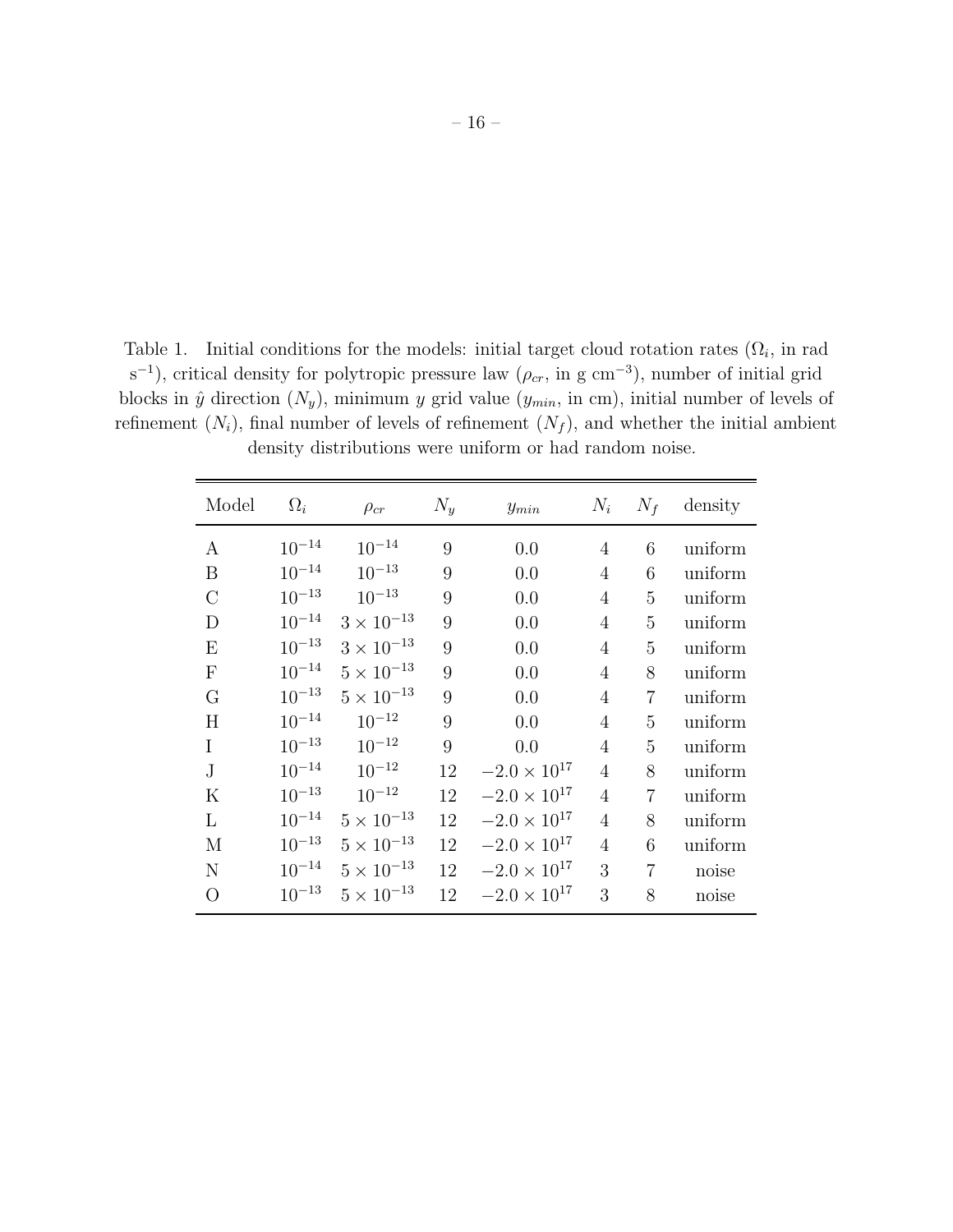

Fig. 1.— Model L log density cross-section  $(z = 0)$  at 0.0869 Myr.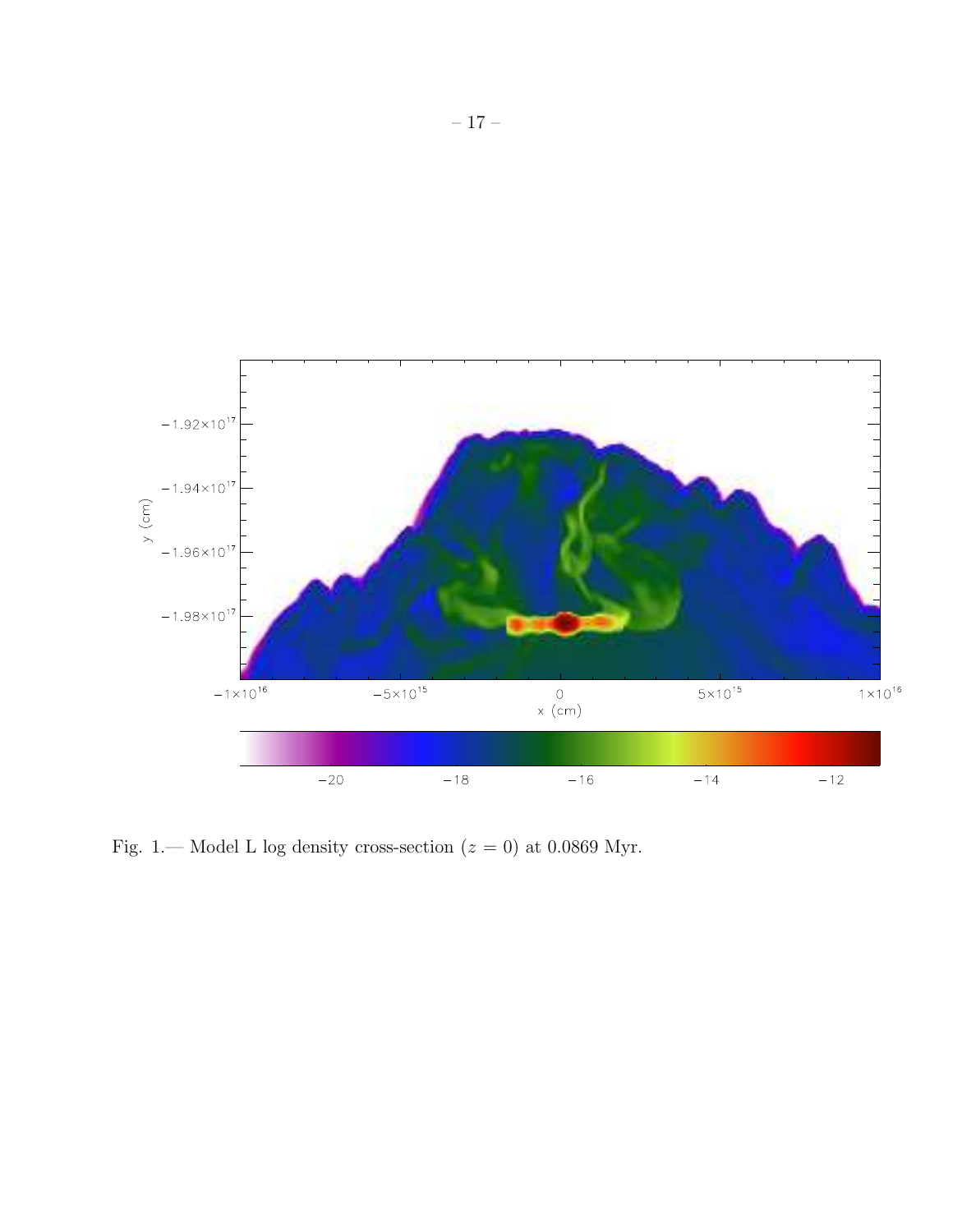

Fig. 2.— Model L log temperature cross-section  $(z = 0)$  at 0.0869 Myr. The corrugated structure is a reflection of the Rayleigh-Taylor fingers responsible for shock wave matter injection.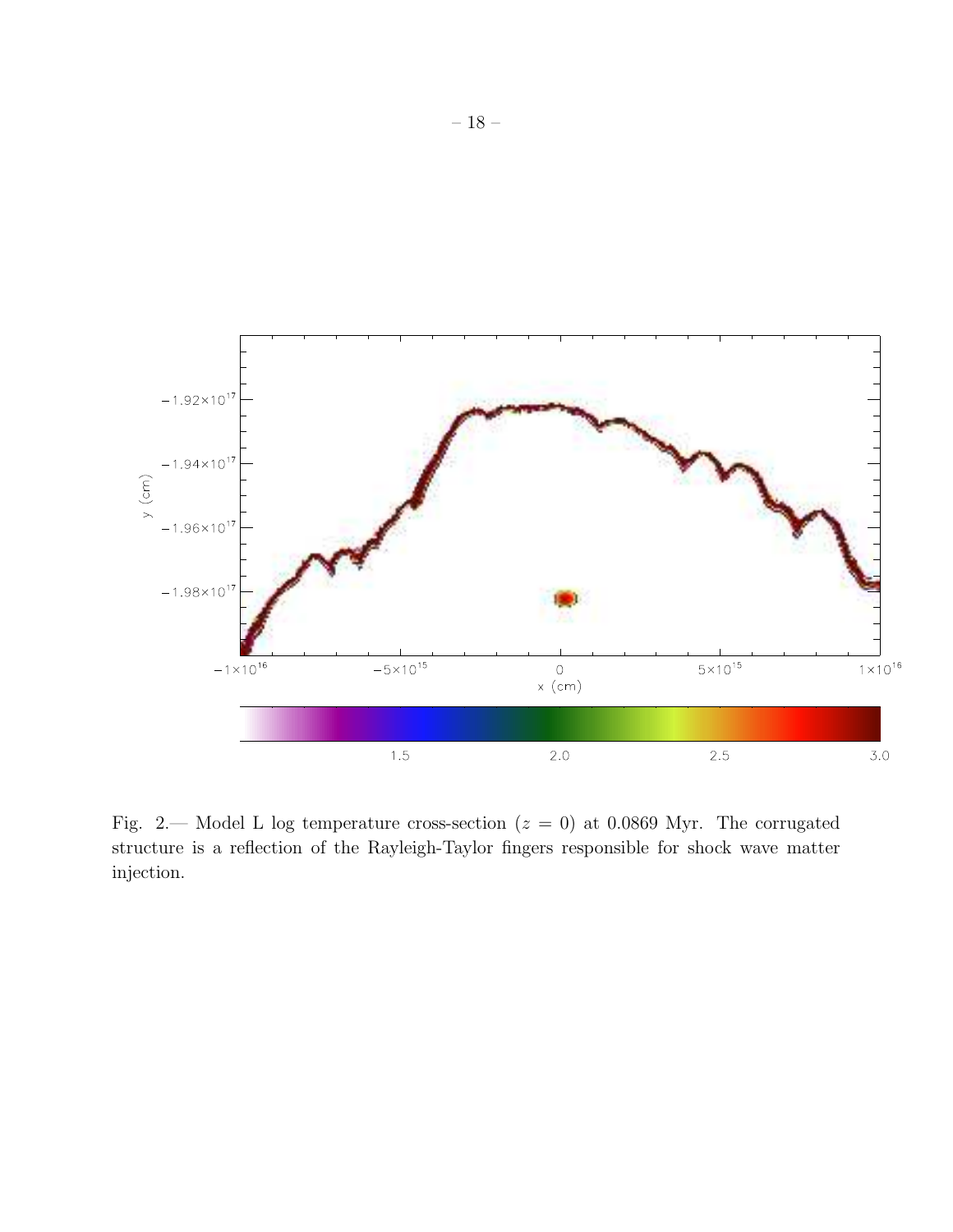

Fig. 3.— Model L color field (shock front matter) cross-section  $(z = 0)$  at 0.0869 Myr.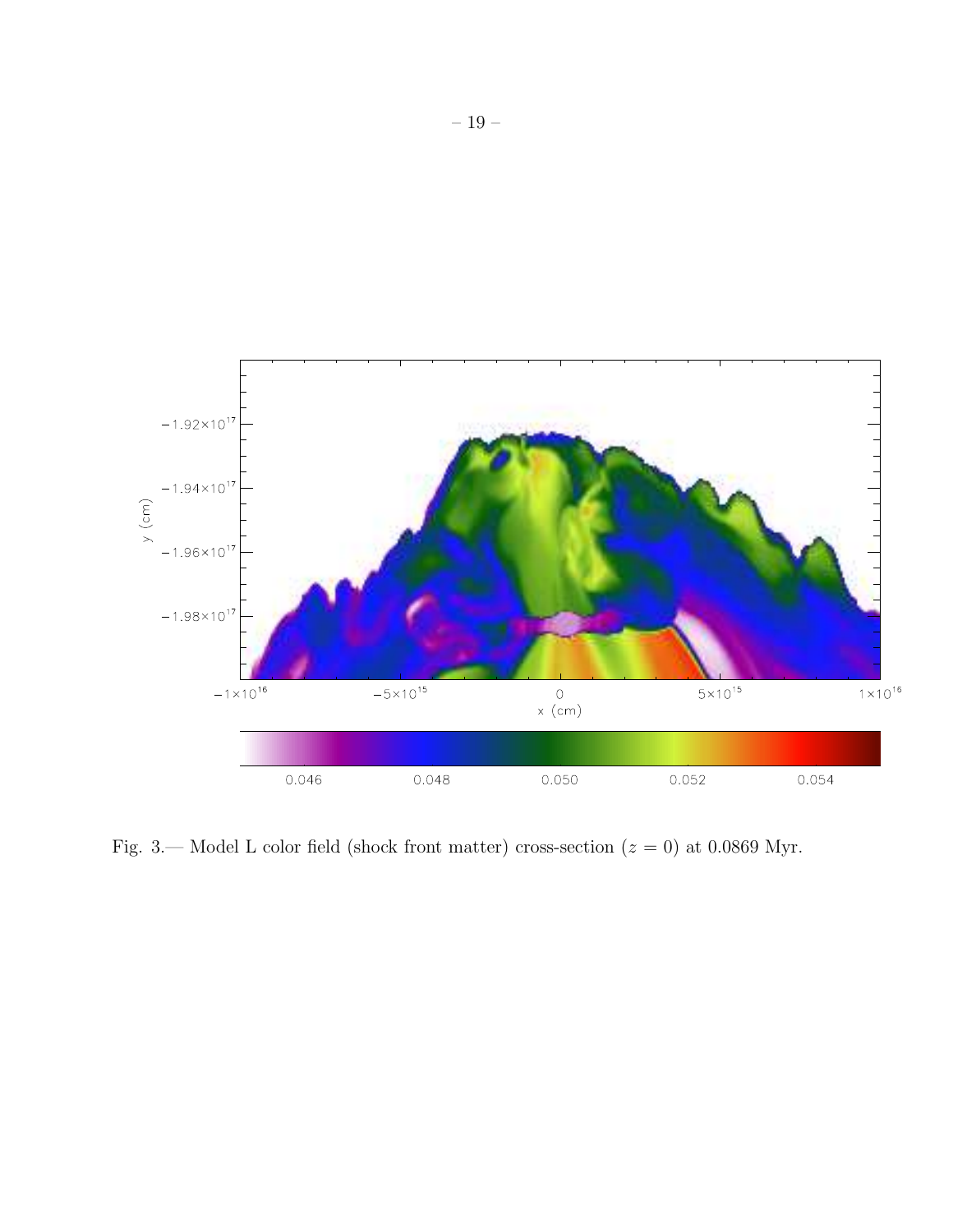See figure in pdf file below:

# https://home.dtm.ciw.edu/ users/boss/ftp/triggerV.pdf

Fig. 4.— Model L log density cross-section in midplane  $(y = -1.98 \times 10^{17} \text{ cm})$  of disk at 0.0869 Myr.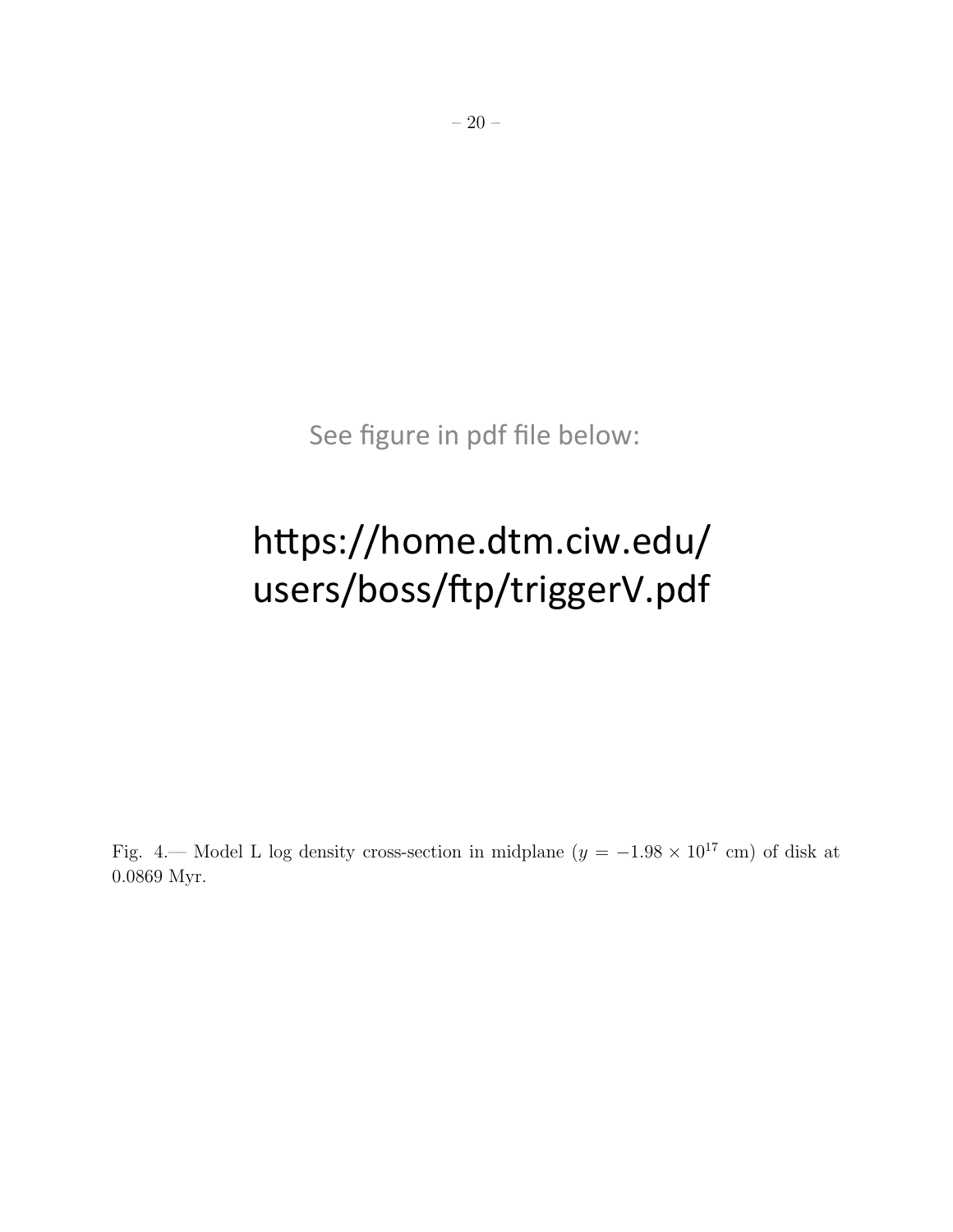

Fig. 5.— Model L log temperature cross-section in midplane  $(y = -1.98 \times 10^{17} \text{ cm})$  of disk at 0.0869 Myr. The corrugated structure is a reflection of the Rayleigh-Taylor fingers responsible for shock wave matter injection.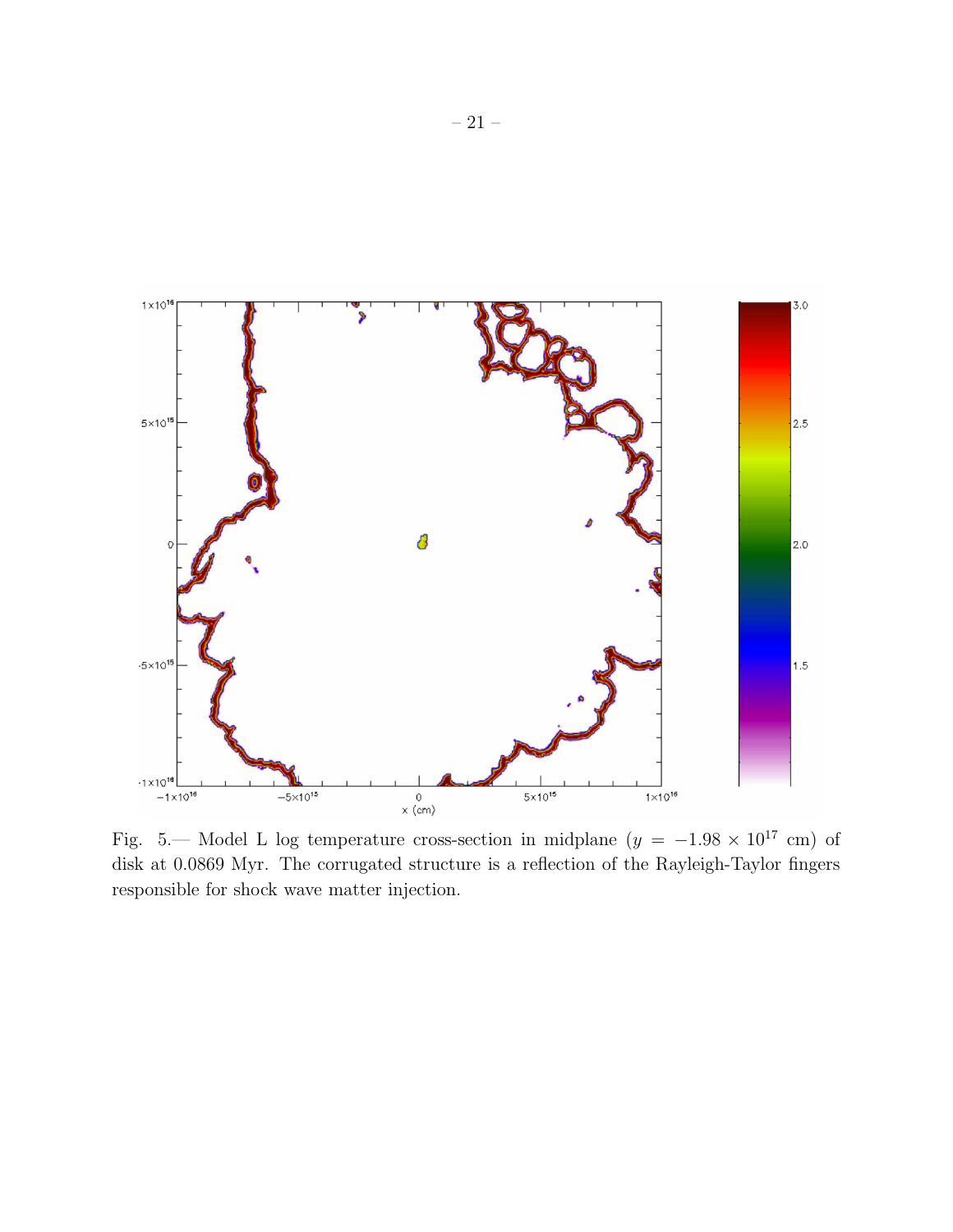See figure in pdf file below:

# https://home.dtm.ciw.edu/ users/boss/ftp/triggerV.pdf

Fig. 6.— Model L color field (shock front matter) cross-section in midplane  $(y = -1.98 \times 10^{17})$ cm) of disk at 0.0869 Myr.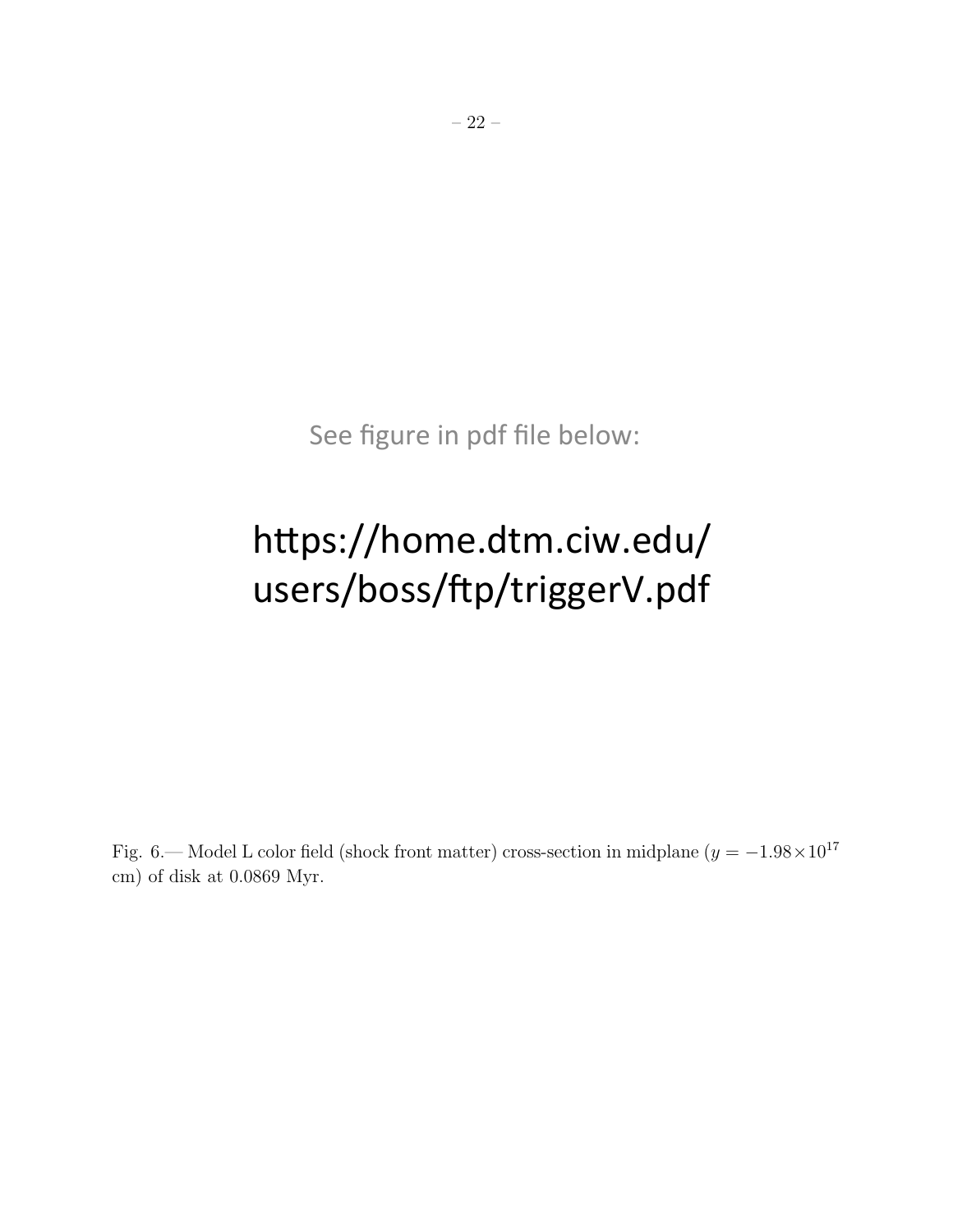

Fig. 7.— Model J color field (shock front matter) cross-section  $(z = 0)$  at 0.0868 Myr.